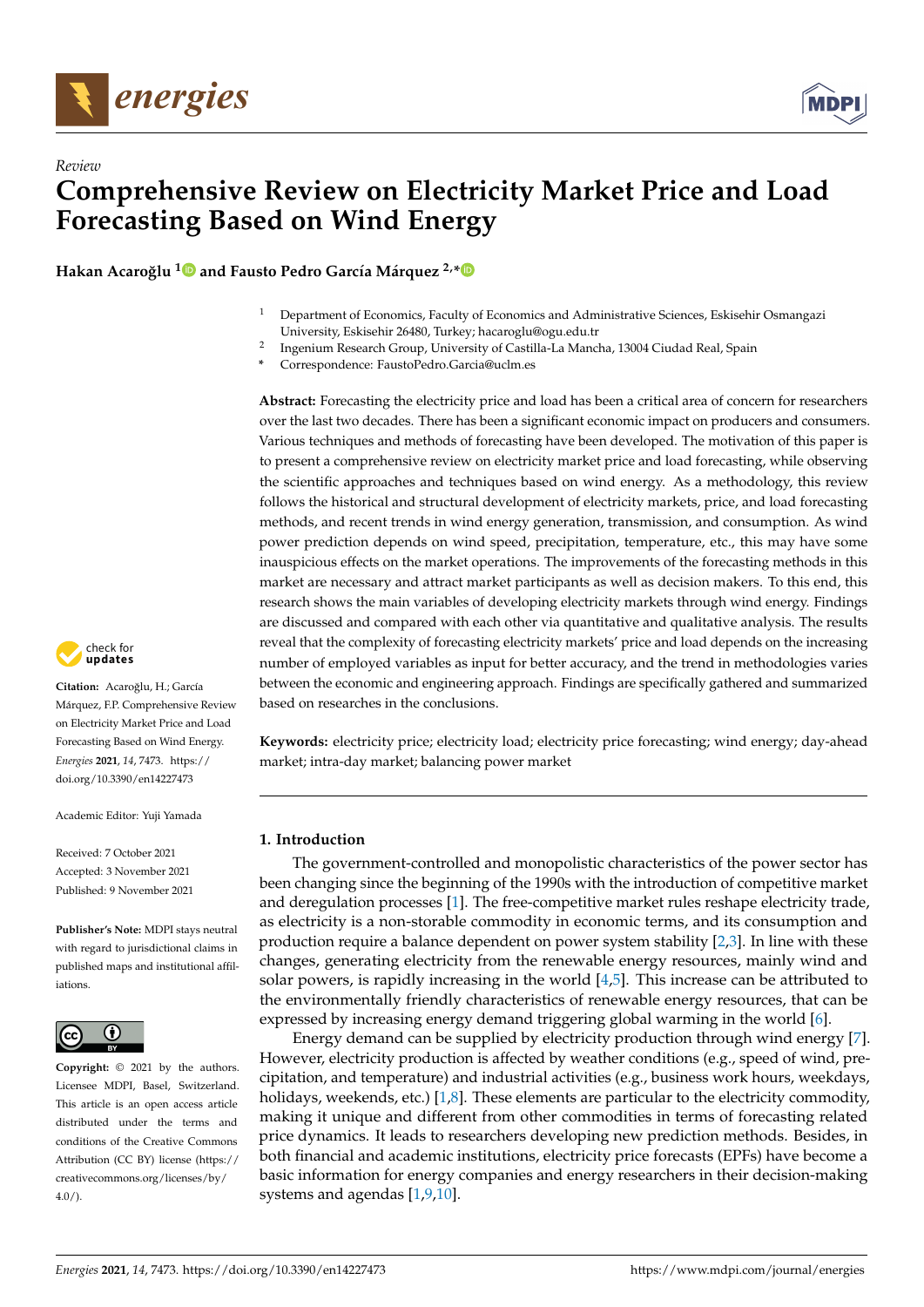Various methods have been tried and developed for EPFs through renewable energy, and it will continue as the new techniques are studied [\[11\]](#page-17-6). A contribution of this paper to the literature is to analyze the relationship between EPF and wind energy. This paper presents, as scientific novelty, a review on recent trends of EPF techniques considering wind energy and updated references. The advances in EPF and load techniques are comparatively discussed, and it is concluded with the main future works to cover in:

- Short-term, middle-term, and long-term price and load forecasting approaches;
- Simulation, equilibrium, production cost and fundamental models for middle and long terms;
- Statistical, artificial intelligence, and hybrid models in the framework of time series for short terms;
- Moving trends of EPF and load techniques that are in the span of economics and engineering fields;
- Working principles of electricity markets through country-specific examples.

Forecasting methods in electricity market and renewable energy resources have gained a forward acceleration and attracted attention from market participants and decision makers [\[12\]](#page-17-7). To this end, the motivation of this paper is to present a comprehensive review for electricity markets considering price and load forecasting mechanisms through wind energy, which is one of the fastest growing renewable energy resources due to a growing wind power integration into the electrical grids [\[13\]](#page-17-8). For the determined hypothesis, it is observed that forecasting approaches vary between economic terms (i.e., demand [\[14\]](#page-17-9), supply [\[15\]](#page-17-10), profit [\[16\]](#page-17-11), producer, and consumer surplus [\[17\]](#page-17-12)) and engineering techniques (i.e., power systems [\[18](#page-17-13)[,19\]](#page-17-14), optimization [\[20\]](#page-17-15), control [\[21\]](#page-17-16), and meta-heuristics algorithms [\[22](#page-17-17)[,23\]](#page-17-18)). As a methodology, this review follows the historical and structural development of electricity markets (i.e., day-ahead markets, intra-day markets, balancing power markets), price and load forecasting methods, and recent trends in wind energy generation, transmission, and consumption, being a novel contribution to the literature. The difficulties of predicting wind power [\[24\]](#page-17-19), i.e., wind power has a stochastic nature [\[25\]](#page-17-20) and its prediction is contigent upon weather conditions, e.g., wind speed; precipitation; temperature, may have some adverse effects on the market operations such as fast fluctuations of wind power and loads in the new designed power grid [\[18\]](#page-17-13). Nonetheless, wind energy resource applications require extremely rigarous and accurate data [\[26\]](#page-17-21).

Findings are discussed and compared through the use of quantitative and qualitative analysis, and they reveal that the complexity of forecasting electricity markets price and load depends on the increasing number of employed variables as input for better accuracy, and the trend in methodologies varies between the economic and engineering approaches, and specifically includes mathematics, statistics, econometrics, and electrical engineering and computer science.

The content of the work is presented as follows: Section [2](#page-1-0) presents a literature analysis on electricity market mechanism, components, and instruments, considering the day-ahead market (DAM), or spot market; the intra-day market (IDM), or future market; the balancing power market (BPM), or balance market; price of electricity; and electric load. Section [3](#page-5-0) shows the electricity market price and load forecasting through wind energy generation. Section [4](#page-13-0) analyzes the forecasting models of the electricity markets through wind energy, where several case studies are considered and discussed.

#### <span id="page-1-0"></span>**2. Electricity Market Mechanism, Components, and Instruments**

#### *2.1. Electricity Market: Structure and Components*

The short-term electricity market structure includes day-ahead and intraday markets which are often known as "spot markets" [\[27\]](#page-17-22). However, these markets' designs show differences. While DAMs have been coupled for the last few years, IDMs have gained traction by going global from being national [\[28\]](#page-17-23). Moreover, DAMs are organized as auctions, whereas IDMs operate as trades and enable market participants to balance demand and supply variations in the short-term to decrease exposure to an imbalance penalty [\[28,](#page-17-23)[29\]](#page-17-24).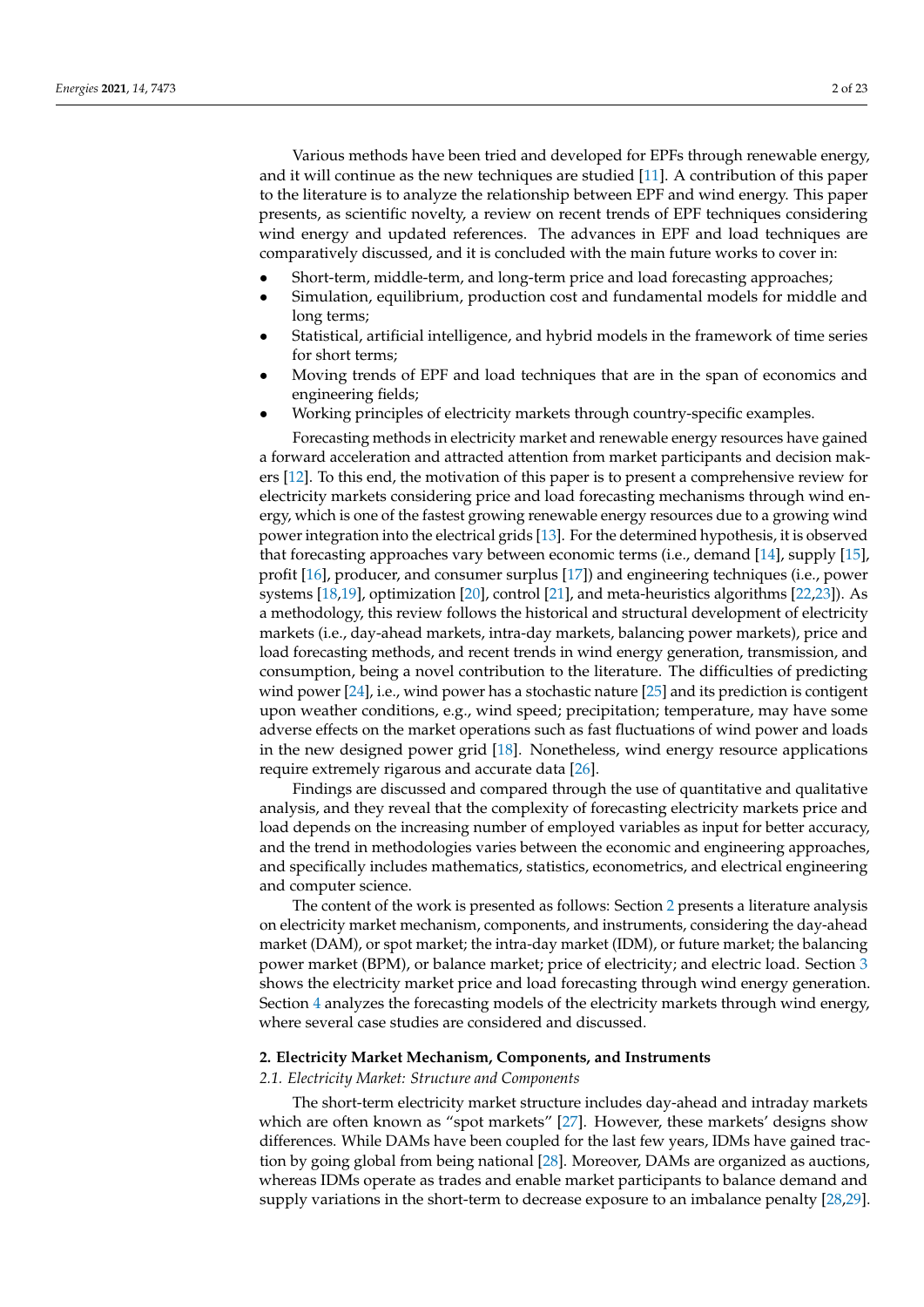The reason being, DAMs are based on forecasts and forecasts include errors in their nature. Specifically, various and increasing number of parameters, intermittent production from wind power plants can be given as the factors. However, the closer to real-time, the more accurate the forecast is possible. The bilateral basis with continuous trading enables market participants to adjust their last updated positions [\[27\]](#page-17-22). In addition to these markets, the eventual balancing of the supply and demand is accomplished by the BPMs, which are regulated by the transmission system operator (TSO). The system stability is provided in the context of security in these markets [\[30\]](#page-17-25) (see [\[31](#page-17-26)[,32\]](#page-17-27) for detailed information).

# 2.1.1. Day-Ahead Markets

DAMs are organized markets that are used for electricity trading and balancing activities just one day before the delivery date of electricity, operated by a transmission system operator. DAMs include auctions that are conducted simultaneously 24 h in a day. The market participants are able to adjust their own transaction schedule by selling or buying power with the short-term price forecasts thereby maximizing their profits [\[33\]](#page-18-0). The main reasons that DAMs are needed and their purposes are summarized as follows [\[34\]](#page-18-1):

- Determining the electrical energy reference price.
- To provide market participants with the opportunity to balance themselves by giving them selling and buying energy options for the next day in addition to their bilateral agreements.
- To provide the system operator with a balanced system the day before.
- To provide the system operator with the opportunity to manage the constraints in the day before, by creating bid zones for large-scale and continuous constraints.

DAMs are developing through institutions, regulations, software and web applications daily. For instance, currently, a DAM software and optimization model on the DAM for the Turkish electricity sector, which has a user-friendly interface design and is amenable to flexibility and improvements, since it is designed and written entirely by the domestic resources, has been completed [\[35\]](#page-18-2). Table [1](#page-3-0) shows the various DAMs electricity markets over the world.

| Country            | Name (Year)                                                       |
|--------------------|-------------------------------------------------------------------|
| UK                 | England and Wales Electricity Pool (1990)                         |
| Norway             | Nord Pool (1992)                                                  |
| Sweden             | Nord Pool (1996)                                                  |
| Spain              | Operadora del Mercado Español de Electricidad<br>(OMEL) (1998)    |
| Finland            | Nord Pool (1998)                                                  |
| <b>USA</b>         | California Power Exchange (CalPX) (1998)                          |
| <b>Netherlands</b> | Amsterdam Power Exchange (APX) (1999)                             |
| USA                | New York ISO (NYISO) (1999)                                       |
| Germany            | Leipzig Power Exchange (LPX) (2000)                               |
| Germany            | European Energy Exchange (EEX) (2000)                             |
| Denmark            | Nord Pool (2000)                                                  |
| Poland             | Towarowa Gielda Energii (Polish Power Exchange,<br>PolPX $(2000)$ |
| USA                | Pennsylvania-New Jersey-Maryland (PJIM)<br>Interconnection (2000) |

**Table 1.** Various DAMs in the world.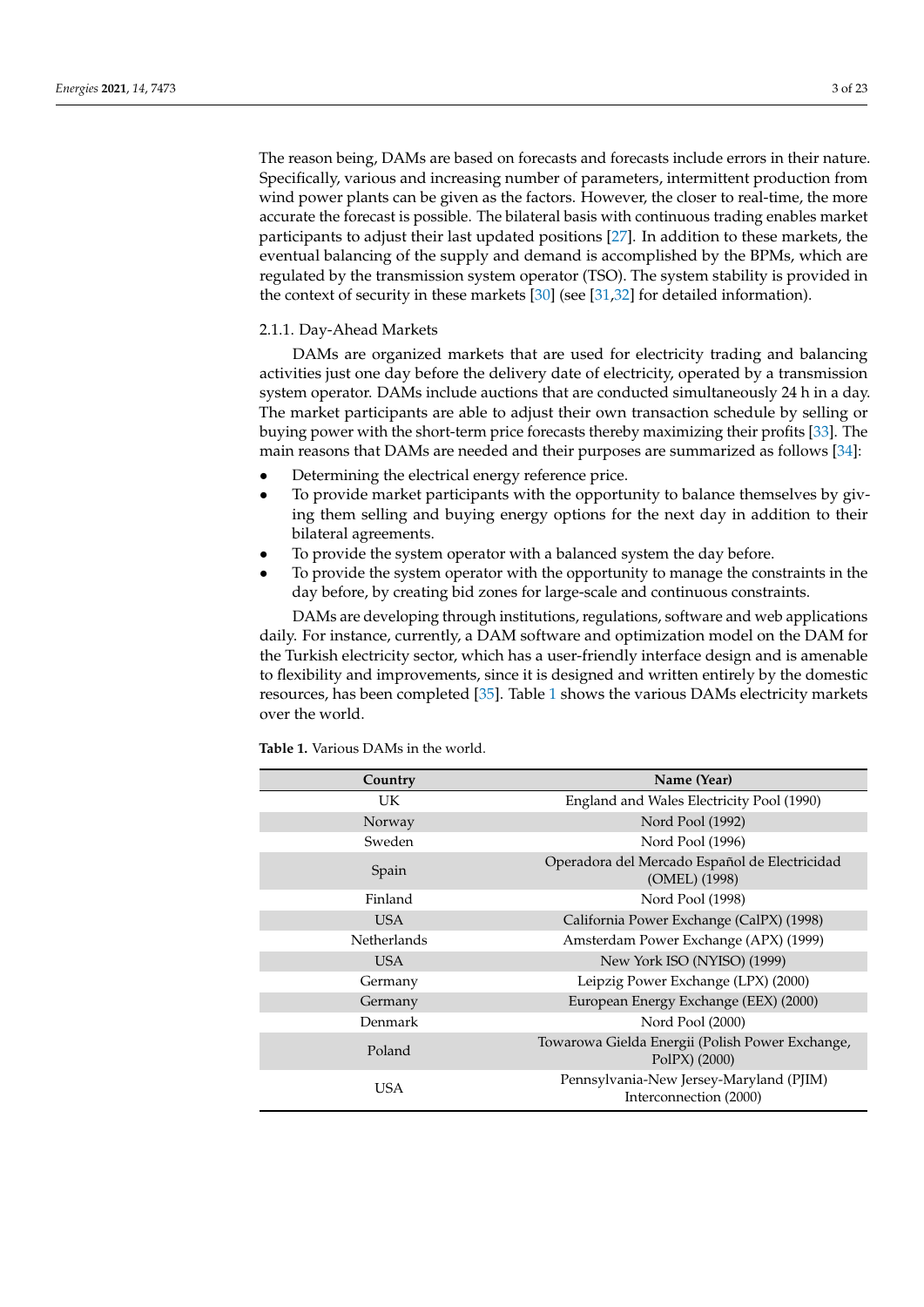<span id="page-3-0"></span>**Table 1.** *Cont.*

| Country        | Name (Year)                              |
|----------------|------------------------------------------|
| UK.            | UK Power Exchange (UKPX) (2001)          |
| UK             | Automated Power Exchange (APX UK) (2001) |
| Slovenia       | Borzen (2001)                            |
| France         | Powernext (2002)                         |
| Austria        | Energy Exchange Austria (EXAA) (2002)    |
| USA            | ISO New England (2003)                   |
| Italy          | Italian Power Exchange (IPEX) (2004)     |
| Chez Republic  | Operator Trhu s Electrinou (OTE) (2004)  |
| <b>USA</b>     | Midwest ISO (MISO) (2005)                |
| Belgium<br>$-$ | Belgian Power Exchange (Belpex) (2006)   |

Source: Adapted from [\[1\]](#page-16-0).

The liberalization of the electricity markets in Europe began three decades ago [\[36\]](#page-18-3). Before the 1990s, the markets had a monopolistic characteristic and were dictated by governments. This transformation led to electricity generation, transmission and distribution along with the law of supply/demand, which enabled competition and price reductions [\[37\]](#page-18-4). It is noteworthy that the DAMs in the world have adapted to this transformation and quickly became larger markets, and some of their names that are mentioned in Table [1](#page-3-0) changed due to integrations, where detailed information can be found in [\[1\]](#page-16-0).

#### 2.1.2. Intra-Day Markets

In addition to the currently operating DAM, Ancillary Services, and balancing power market, the intra-day market (IDM) enables near real-time trading and offers market participants the opportunity to balance their portfolios in the short term. The IDM works as a bridge between the DAM and the BPM, and it contributes greatly to sustainability of the whole system.

The functionality of the IDM changes the role of the factors that cause imbalances, such as power plant failures, changes in the production of renewable energy sources, and unpredictable changes in the amount of consumption, as they will be eliminated in a near real time, and the participants will be given the opportunity to balance or minimize the negative or positive imbalances that they may face. Additional trading space will be provided by giving the participants the chance to evaluate their capacities, which they cannot use in the DAM, in the IDM after the closing time of the DAM. It will contribute to the increase of liquidity in the markets. It will also be of significant assistance to the TSO in providing a balanced system prior to real-time balancing.

IDMs are developing daily in terms of institutions, regulations, software, and web applications. The market designs in IDM might strongly deviate between countries [\[38\]](#page-18-5). For instance, a new software, named "Intraday Market Software", on IDM for the Turkish electricity sector was developed and has been in use by Energy Exchange Istanbul (EPIAS) since 2016 [\[39\]](#page-18-6). More information can be found in [\[40\]](#page-18-7) for the German IDM, in [\[41\]](#page-18-8) for the European IDM, and in [\[42\]](#page-18-9) for the Swedish IDM.

## 2.1.3. Balancing Power Markets (Balance Markets)

Real-time balancing consists of balancing power market (BPM) and ancillary services. The system operator is provided the spare capacity that can be activated in a couple of minutes (i.e., around 15 min) by the BPM for real-time balancing. Ancillary services provide demand and frequency control services. The balancing market prices are determined hourly based on upward and downward regulating power offers evaluated by the TSO in real-time balancing [\[43\]](#page-18-10).

Although a market with balanced production and consumption amounts is given to the TSO with the DAM and IDM, there are deviations in real time. For example, if a power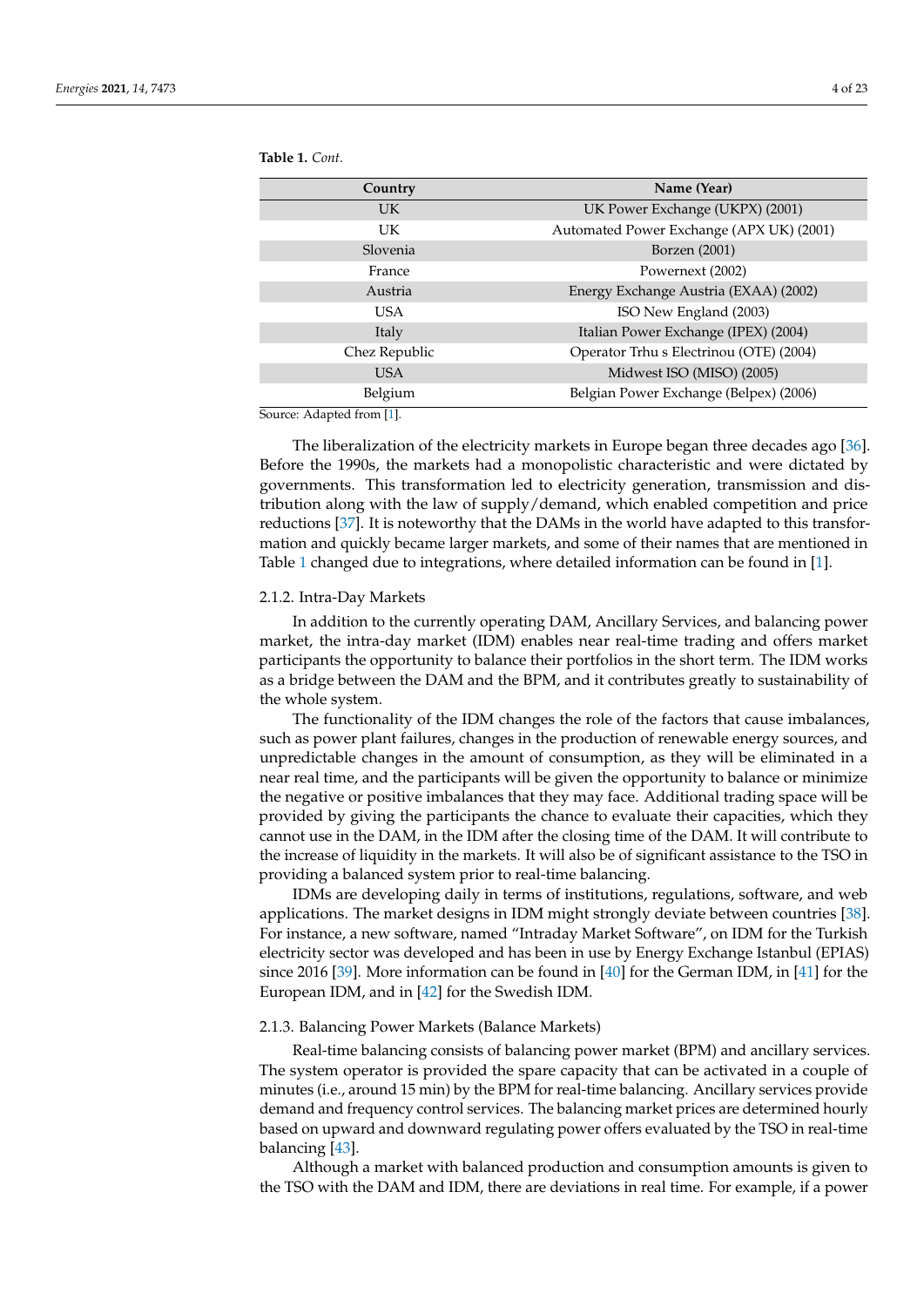plant is out of service, or when a large amount of consumption causes the plant to stop (start), the balance is disrupted [\[44\]](#page-18-11). For instance, on BPM for Turkish electricity sector [\[45\]](#page-18-12):

- All market participants participating in the BPM must present their available capacities.
- Balancing units that can receive or load independently in a couple of minutes (around 15 min) are obliged to engage in the BPM.

More information can be found in [\[46\]](#page-18-13) for the European BPMs.

# *2.2. Electricity Market Instruments through Country-Specific Researches*

# 2.2.1. Electricity Price

Electricity prices, or market clearing price (MCP), are determined by the law of supply/demand curves. The place for this is the DAM, which is managed by the system operators of the countries. The system operators gather hourly offers for the following day from sellers and buyers, and the supply/demand curves are analytically built in this way. The intersection of the supply and demand curves gives the MCP. While the buying and selling amounts are named as equilibrium quantities of electricity, the electricity trade volume is determined by multiplication of the equilibrium quantity and MCP. However, forecasting electricity prices is not easy because price series show characteristics such as variance, nonconstant mean, significant outliers, and volatility [\[47\]](#page-18-14). The common characteristics of electricity prices can be summarized as follows [\[1,](#page-16-0)[48,](#page-18-15)[49\]](#page-18-16):

- Seasonal effects for prices;
- Mean reversion;
- Spikes and volatilities due to changes in fuel price, load uncertainty, outages, market power, and market participant's behavior;
- Correlation between electricity load and price.

More detailed information can be found in [\[1\]](#page-16-0) for various countries, and in [\[50\]](#page-18-17) for the Turkish electricity markets, in [\[51\]](#page-18-18) for the England and Wales electricity markets, in [\[52,](#page-18-19)[53\]](#page-18-20) for the Nordic electricity (Nord Pool) markets, in [\[54\]](#page-18-21) for the New Zealand electricity markets, in [\[55\]](#page-18-22) for Danish electricity markets, and in [\[56\]](#page-18-23) for the US electricity markets.

#### 2.2.2. Electricity Load

Forecasting the electricity load has been a key role in the operation of power systems, and it includes forecasts on various time scales (i.e., minutely, hourly, and yearly) [\[57\]](#page-18-24). Several decisions are based on load forecasts, for instance, reliability analysis, dispatch planning of generating capacity, and operation and maintenance plans for power systems. With the free competition and deregulation of the electric power industry, load forecasting increased its viability and importance all around the world. An accurately predicted load is vital data for the EPF, since market shares, profits, and shareholder value can easily be influenced by forecast errors. Nevertheless, due to the nonstationary and variability of the load series, forecasting procedures of the electric load is increasingly difficult. Timevarying prices, price-dependent loads, and the dynamic bidding strategies of market participants make this complexity [\[58\]](#page-18-25). Therefore, more accurate results are needed by more sophisticated forecasting instruments for the electrical power systems and the motivation behind more accurate forecast methods is hidden in the economic effect of the forecast errors [\[59\]](#page-18-26). However, a substantial amount of research has been done (see [\[60,](#page-18-27)[61\]](#page-18-28) for reviews and [\[58,](#page-18-25)[62,](#page-18-29)[63\]](#page-18-30) for methods and techniques of short-term load forecasting and modeling, respectively).

Moreover, electric power should be stored or consumed very close-after from its generation. The cost of storing electric power is expensive, therefore, electricity markets, through system operators, exist for allocating the transactions between market participants. This mechanism provides a possible distribution of loads, freeing networks will be avoided from excessive loads. This review is focused on renewable energy through wind energy. Weather conditions, e.g., wind speed, precipitation, and temperature, have an important influence on electricity production from wind energy. The countries that supply a considerable share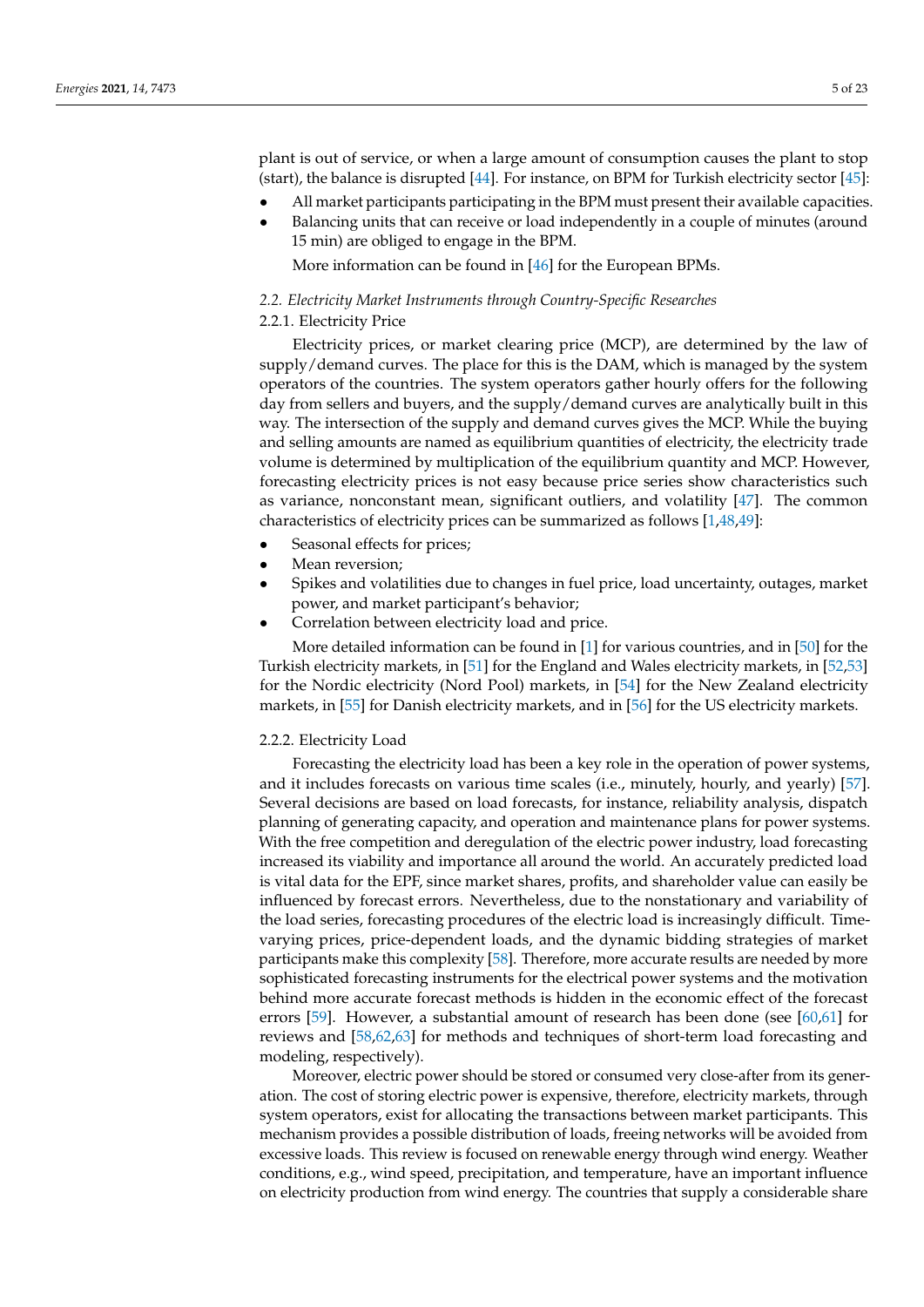of electricity demand from wind energy (e.g., Spain, Denmark, Germany [\[4\]](#page-16-3)) and have wind energy potential (e.g., Turkey) should consider this energy source, mitigating global warming. More details can be found in  $[1]$  for various countries, and in  $[50]$  for the Turkish electricity markets.

# <span id="page-5-0"></span>**3. Electricity Market Price and Load Forecasting through Wind Energy Production**

The EPF studies can be categorized in the following two main groups: Long/middle terms and short terms. While long/middle models can be gathered into: simulation, equilibrium, production cost, and fundamental models. Short term models, or time series models, can be gathered into: statistical, artificial intelligence, and hybrid models [\[64\]](#page-19-0), see Figure [1.](#page-5-1) This review paper follows the approach presented in [\[64\]](#page-19-0). Tables [2](#page-7-0) and [3](#page-9-0) presents a literature review through statistical models. However, it differs from the mentioned approach by merging the artificial intelligence and hybrid models into one category, as shown in Table [4.](#page-10-0) Table [5](#page-12-0) presents a literature review through middle/long term models on electricity market price and load forecasting through wind energy.

<span id="page-5-1"></span>

Artificial Intelligence and Hybrid models are gathered in one table in this study.

**Figure 1.** A classification for EPF approaches. Source: Adapted from [64]. **Figure 1.** A classification for EPF approaches. Source: Adapted from [\[64\]](#page-19-0).

The studies concentration and the studies of the statistical models and Table [3](#page-9-0) contains more simple models, represents the first part of the statistical models and Table 3 contains more price are viables, represents the mot part of the statistical models and raste s contains more advanced models, represents the second part of the statistical models). These models can analysis and time series regressions for Italy and for Italy california in the series of the series of the series of the series of the series of the series of the series of the series of the series of the series of the ser be gathered in a main title named as time series analysis. Specifically, ordinary least squares<br>COLO monography contrary respective distributed by  $(ADD)$  monography contrary least squares (OLS) regressions, autoregressive distributed lag (ARDL) regressions, panel data analysis,<br>
intervalsed for all the contract of the contract of the contract of the contract of the contract of the contra vector autoregressive (VAR) analysis, generalized autoregressive conditional heteroskedas-<br>vector autoregressive (VAR) analysis, generalized autoregressive conditional heteroskedasticity ( $\text{GARCH}$ ) analysis, multiple linear regressions, auto-regressive with eXternal model Various statistical model examples are shown in Tables [2](#page-7-0) and [3](#page-9-0) (Table [2](#page-7-0) contains more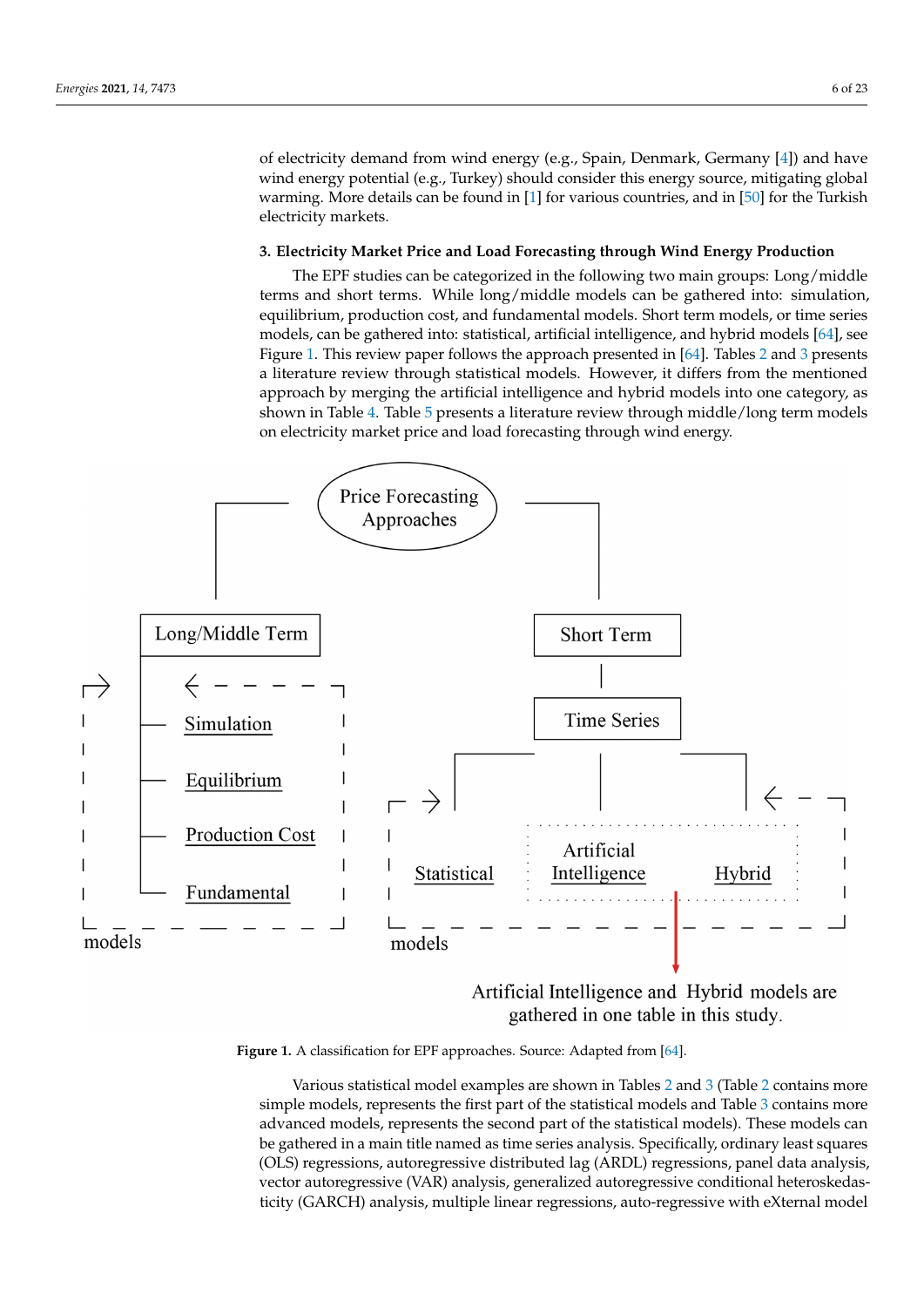input (ARX) analysis, logit-probit regressions, quantile regressions, autoregression (AR) models, exponential generalized autoregressive conditional heteroskedasticity (eGARCH) analysis, autoregressive moving average model with exogenous regressors (ARMAX) analysis, least absolute shrinkage and selection operator (LASSO) analysis, seasonal component autoregressive (SCAR) analysis, and univariate and multivariate regressions.

The studies concentrating on merit-order effect for wind power on electricity market price are viable among researchers. Positive merit order effects were found with OLS analysis and time series regressions for Italy [\[31](#page-17-26)[,65\]](#page-19-1) and for US (California) [\[66\]](#page-19-2), with time series analysis for Australia [\[67\]](#page-19-3), and Germany [\[68\]](#page-19-4), and with ARDL model and demand/supply framework for Australia [\[69,](#page-19-5)[70\]](#page-19-6), and with quantile regression model for Germany [\[71\]](#page-19-7) and for US (California) [\[72\]](#page-19-8). A different type of time series analysis with panel data analysis through fixed effect regression was applied in [\[31\]](#page-17-26) for Germany, and a dampening effect of wind power with reduced forecasting errors, which led to decreased price volatility. The VAR model was applied in [\[42\]](#page-18-9) for Sweden with Granger causality analysis (i.e., unit root tests and impulse-response functions), and it was shown that the prices in the IDMs responded to wind power forecast errors. The same model was applied in [\[73\]](#page-19-9) for Denmark, Sweden, and Finland. It was found that wind forecast errors did not affect price spreads in locations with large amounts of wind power generation. Studies for Germany [\[74](#page-19-10)[,75\]](#page-19-11) and Australia [\[76\]](#page-19-12) with GARCH and eGARCH models showed that an increase in wind generation decreased the prices and increased the price volatility. A multiple linear regression model was applied for Germany's electricity markets [\[32,](#page-17-27)[77\]](#page-19-13), which showed that 15 min scale helped significantly to reduce imbalances in intraday trading, and a considerable share of spot price variance was explained by fundamental modelling. The ARX models, which are linear models, were applied for Germany [\[30,](#page-17-25)[78\]](#page-19-14), Poland [\[78\]](#page-19-14), European countries, and the US [\[79\]](#page-19-15), and the findings supported more accurate EPPs in the mentioned electricity markets. The ARMAX model was applied for Germany, where it showed that wind energy generation decreased market spot prices [\[80\]](#page-19-16). The AR models were applied for Denmark, Finland, Norway, and Sweden, and the used models were better performed compared to commonly-used EPF models [\[81,](#page-19-17)[82\]](#page-19-18). The LASSO models were applied for Denmark, Finland, Norway, and Sweden, Germany, and the European Countries, and they demonstrated that LASSO models lead to better performance compared to the typically considered EPF models [\[83–](#page-19-19)[85\]](#page-19-20). The SCAR models were applied for Denmark, Finland, Norway, and Sweden, where the SCAR models significantly outperformed the autoregressive benchmark [\[86\]](#page-19-21). The multivariate and univariate models were applied for the European countries and some guidelines were provided to structuring better performing models [\[87\]](#page-19-22).

| Table 2. Statistical models (first-part) on electricity market price and load forecasting through wind energy. |  |  |  |
|----------------------------------------------------------------------------------------------------------------|--|--|--|
|----------------------------------------------------------------------------------------------------------------|--|--|--|

| Author (s)                                  | Data/Period                | Country   | Method (s)                                                                                     | Findings                                                                                                |
|---------------------------------------------|----------------------------|-----------|------------------------------------------------------------------------------------------------|---------------------------------------------------------------------------------------------------------|
| Clo et al. (2015), [65].                    | GME/2005-2013              | Italy     | Time series<br>(OLS) analysis                                                                  | The merit-order effect for wind<br>power was found.                                                     |
| Cludius et al. (2014a), [67].               | AEMO/<br>2011-2013         | Australia | Time series<br>regression analysis                                                             | The merit-order effect for wind<br>power was found.                                                     |
| Cludius et al. (2014b), [68].               | EEX/2008-2016              | Germany   | Time series<br>regression analysis                                                             | The merit-order effect for wind<br>power was found.                                                     |
| Csereklyei et al. (2019), [69].             | NEM/2010-2018              | Australia | ARDL model                                                                                     | The merit-order effect for wind<br>power was found.                                                     |
| <b>Forrest and MacGill</b><br>(2013), [70]. | AEMO and<br>NEM /2009-2011 | Australia | Econometric analysis<br>techniques (a<br>supply/demand<br>analysis for<br>electricity markets) | The merit-order effect for wind<br>power was found and wind<br>generation had an impact on<br>the MCPs. |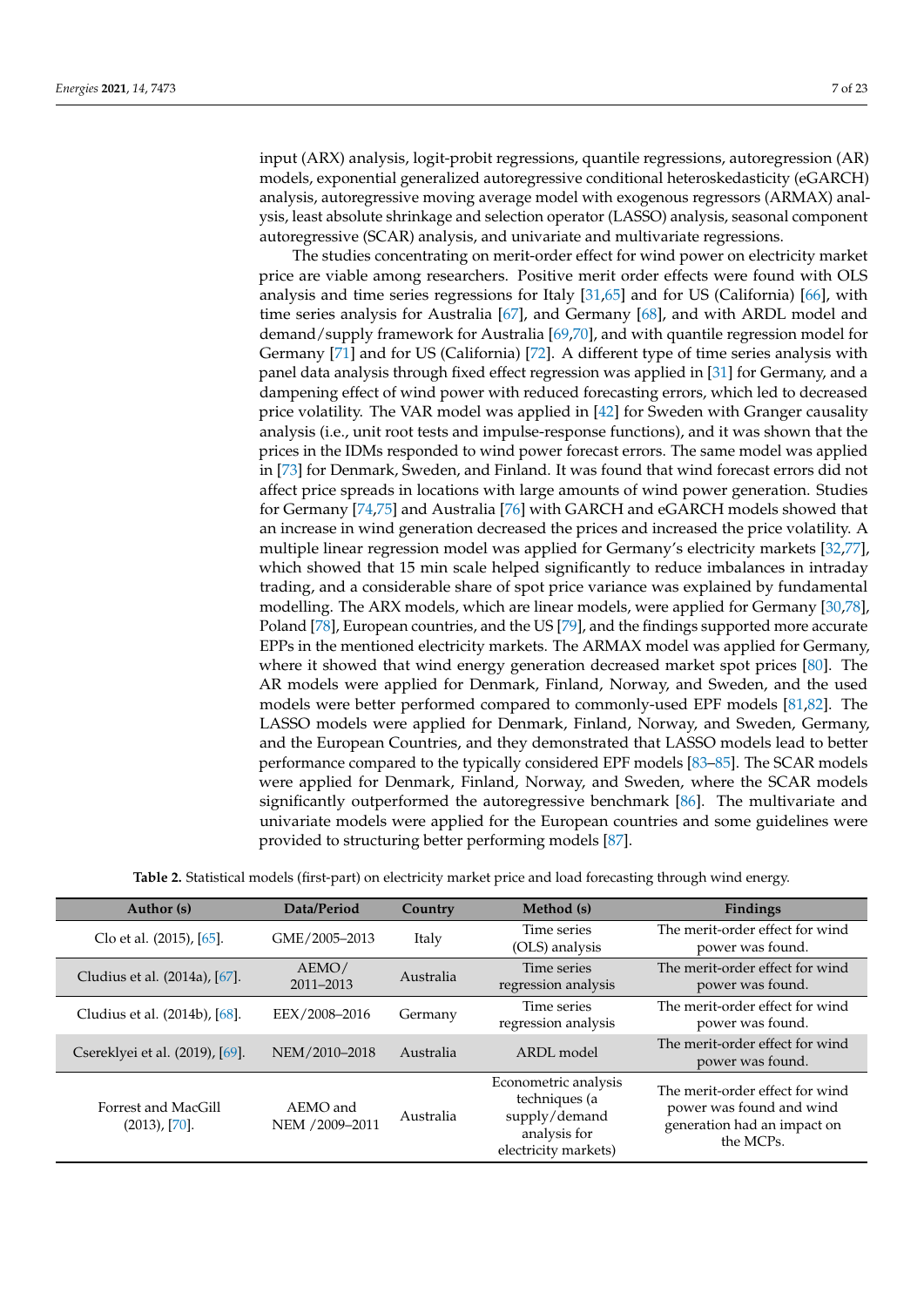<span id="page-7-0"></span>

|                                | Table 2. Cont.                                           |         |                                                                                        |                                                                                                                                    |  |  |
|--------------------------------|----------------------------------------------------------|---------|----------------------------------------------------------------------------------------|------------------------------------------------------------------------------------------------------------------------------------|--|--|
| Author (s)                     | Data/Period                                              | Country | Method (s)                                                                             | Findings                                                                                                                           |  |  |
| Gianfreda et al. (2016), [31]. | ENTSO-E/<br>2012-2014                                    | Italy   | Time series<br>regression analysis                                                     | It was found that wind generation<br>power induced high<br>imbalance values.                                                       |  |  |
| Gürtler et al. (2018), [88].   | <b>ENTSO-</b><br>$E/2010 - 2016$                         | Germany | Panel data analysis<br>(fixed effect regression)                                       | It was found that there were<br>dampening effects of wind power<br>on MCPs, however this effect<br>started to decrease after 2013. |  |  |
| Hu et al. (2018), [42].        | Nord Pool FTP<br>server and<br>ENTSO-<br>$E/2015 - 2018$ | Sweden  | <b>VAR</b> framework<br>(Granger causality tests<br>and impulse<br>response functions) | It was found that intraday prices<br>responded to wind power<br>forecast errors.                                                   |  |  |
| Koch and Hirth, (2019), [32].  | ENTSO-E and<br>TSO/2012-2017                             | Germany | A multiple linear<br>regression model                                                  | It was shown that the 15 min scale<br>became common in intraday<br>trading and helped significantly to<br>reduce imbalances.       |  |  |
| Maciejowska (2020), [71].      | EPEX and<br>ENTSO-E/<br>2015-2018                        | Germany | Quantile regression<br>model                                                           | It was found that wind energy<br>generations had a negative effect<br>on the MCPs.                                                 |  |  |
|                                | <b>FAITCO F FFV</b>                                      |         | Multiple linear<br>. 1 1 .                                                             | It was shown that the used models                                                                                                  |  |  |

| Koch and Hirth, (2019), [32].                                                                                                                                                                                                                                     | ENTSO-E and<br>TSO/2012-2017                     | Germany                                       | A multiple linear<br>regression model                                                                                                                                        | It was shown that the 15 min scale<br>became common in intraday<br>trading and helped significantly to<br>reduce imbalances.                                         |
|-------------------------------------------------------------------------------------------------------------------------------------------------------------------------------------------------------------------------------------------------------------------|--------------------------------------------------|-----------------------------------------------|------------------------------------------------------------------------------------------------------------------------------------------------------------------------------|----------------------------------------------------------------------------------------------------------------------------------------------------------------------|
| Maciejowska (2020), [71].                                                                                                                                                                                                                                         | EPEX and<br>ENTSO-E/<br>2015-2018                | Germany                                       | Quantile regression<br>model                                                                                                                                                 | It was found that wind energy<br>generations had a negative effect<br>on the MCPs.                                                                                   |
| Pape et al. (2016), [77].                                                                                                                                                                                                                                         | ENTSO-E, EEX,<br>EPEX/2012-2013                  | Germany                                       | Multiple linear<br>regression models<br>(Fundamental<br>price modeling)                                                                                                      | It was shown that the used models<br>well explained the spot<br>price variance.                                                                                      |
| Serafin et al. (2019), [89].                                                                                                                                                                                                                                      | Nord Pool,<br>PJM/2013-2018                      | Denmark,<br>Finland,<br>Norway,<br>and Sweden | Quantile Regression<br>Averaging and<br>Quantile Regression<br>Machine                                                                                                       | It was shown that QRM was both<br>more efficient and had more<br>accurate distributional predictions.                                                                |
| Spodniak et al. (2021), [73].                                                                                                                                                                                                                                     | ENTSO-E, Nord<br>Pool/2015-2017                  | Denmark,<br>Sweden,<br>and Finland            | VAR model                                                                                                                                                                    | It was found that wind forecast<br>errors had no impact on price<br>spreads in locations with a big<br>amount of wind power generation.                              |
| Westgaard et al. (2021), [72].                                                                                                                                                                                                                                    | <b>LCG</b><br>Consulting,<br>OASIS/<br>2013-2016 | US<br>(California)                            | Quantile regression                                                                                                                                                          | Wind generation had a negative<br>effect on electricity prices.                                                                                                      |
| Woo et al. (2016), [66].                                                                                                                                                                                                                                          | CAISO/<br>2012–2015                              | US<br>(California)                            | <b>OLS</b> Regression                                                                                                                                                        | It was found that trading<br>efficiency could be enhanced by<br>DAM forecasts.                                                                                       |
| Ziel and Steinert, (2018a), [90].                                                                                                                                                                                                                                 | EPEX/2012-2015                                   | Germany<br>and Austria                        | Time series models<br>(supply/demand<br>curves)                                                                                                                              | It was found that using the law of<br>supply/demand curve yields<br>realistic patterns for electricity<br>prices and leads to<br>promising results.                  |
| Ziel and Weron, (2018b), [87].                                                                                                                                                                                                                                    | EPEX, Nord<br>Pool, BELPEX/<br>2011-2013         | European<br>Countries                         | Multivariate and<br>univariate models.                                                                                                                                       | More powerful variables identified<br>and guidelines were provided for<br>better performing models.                                                                  |
| AEMO: Australia Energy Market Operator<br>ARDL: Autoregressive distributed lag models<br>BELPEX: EPEX Spot Belgium<br>DAM: Day-ahead market<br>EEX: The European Energy Exchange<br>ENTSO-E: European Network of Transmission System Operators<br>for Electricity |                                                  |                                               | EPEX: The European<br>Power Exchange<br>GME: Gestore dei<br>Mercati Energetici<br>MCPs: Market<br>clearing prices<br>NEM: The Australian<br>National Electricity<br>Market's | PJM: The Pennsylvania-New<br>Jersey-Maryland Interconnection<br>OLS: Ordinary least squares<br>QRM: Quantile<br>regression machine<br>VAR: The vector autoregressive |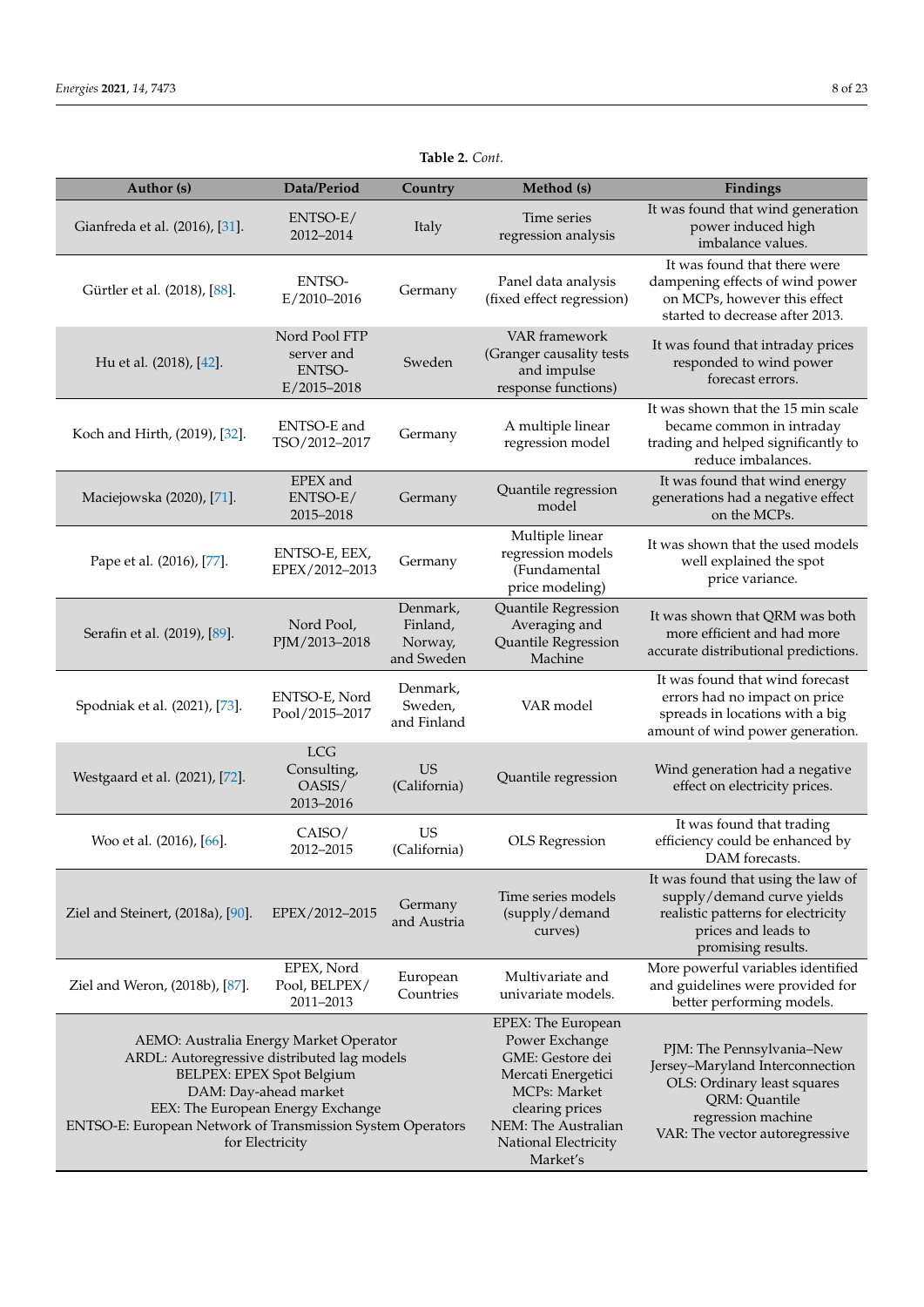**Table 3.** A literature review through statistical models (second-part) on electricity market price and load forecasting through wind energy.

| Author (s)                                | Data/Period                                             | Country                                       | Method (s)                                                                                 | Findings                                                                                                                                        |
|-------------------------------------------|---------------------------------------------------------|-----------------------------------------------|--------------------------------------------------------------------------------------------|-------------------------------------------------------------------------------------------------------------------------------------------------|
| Ketterer (2014), [74].                    | EEX and<br>ENTSO-E/2006-2012                            | Germany                                       | GARCH model                                                                                | Wind power generation had a<br>positive effect on decreasing the<br>wholesale electricity price;<br>however, increased its volatility.          |
| Kyritsis et al. (2017), [75].             | Phelix Day<br>Base, EEX,<br>and ENTSO-E/<br>2010-2015   | Germany                                       | GARCH-in-Mean<br>model                                                                     | It was found that wind power<br>Granger cause of MCPs and the<br>volatility of electricity prices were<br>increased by wind<br>power generation |
| Maciejowska et al.<br>$(2019)$ , [78].    | TGE, PSE, EPEX<br>SPOT and ENTSO-<br>$E/2016 - 2017$    | Germany<br>and Poland                         | Econometric models<br>(i.e., ARX and probit)                                               | It was shown that the price spread<br>could be forecasted by ARX and<br>probit models.                                                          |
| Maciejowska et al.<br>(2021), [30].       | EPEX and ENTSO-<br>E/2015-2019                          | Germany                                       | Econometric models<br>(ARX)                                                                | It was shown that variables that<br>were forecasted gave biased<br>results; however, they could be<br>corrected with regression models.         |
| Marcjasz et al. (2018), [81].             | Nord Pool, PJM<br>Interconnection and<br>EPEX/2013-2018 | Denmark,<br>Finland,<br>Norway,<br>and Sweden | Autoregression Models                                                                      | It was the extended model of<br>Hubicka et al. (2019), [91] analysis<br>with much longer datasets.                                              |
| Mwampashi et al.<br>(2021), [76].         | NEM/2011-2020                                           | Australia                                     | eGARCH model                                                                               | It was found that wind generation<br>increase decreased daily prices<br>and increased price volatility                                          |
| Nowotarski et al.<br>$(2014)$ , [79].     | Nord Pool, EEX,<br>and PJM/1998-2012                    | European<br>Countries<br>and US               | ARX model<br>(Constrained least<br>squares regression)                                     | The findings supported more<br>accurate results and the used<br>models were well performed for<br>EPFs in the electricity markets.              |
| Paraschiv et al. (2014), [80].            | EEE, TSO,<br>Bloomberg/<br>2010-2013                    | Germany                                       | ARMAX model                                                                                | It was found that wind energy<br>generation decreased market spot<br>prices.                                                                    |
| Uniejewski et al.<br>$(2016)$ , $[82]$ .  | GEFCom, Nord<br>Pool/2011-2013                          | Denmark,<br>Finland,<br>Norway,<br>and Sweden | Autoregression (ridge<br>regression; stepwise<br>regression, LASSO;<br>elastic net) models | The used models performed well<br>in comparison to previous<br>preferred EPF models.                                                            |
| Uniejewski and Weron<br>(2018), [83].     | Nord Pool,<br>PJM/2013-2017                             | Denmark,<br>Finland,<br>Norway,<br>and Sweden | LASSO models                                                                               | It was shown that LASSO models<br>performed well in comparison to<br>previous preferred EPF models.                                             |
| Uniejewski et al.<br>$(2019a)$ , $[86]$ . | GEFCom, Nord<br>Pool/2013-2015                          | Denmark,<br>Finland,<br>Norway,<br>and Sweden | SCAR models                                                                                | SCAR models significantly<br>outperformed the<br>autoregressive benchmark.                                                                      |
| Uniejewski et al.<br>$(2019b)$ , $[84]$ . | EPEX/2015-2018                                          | Germany                                       | LASSO models                                                                               | Some recommendations were<br>provided for very short-term EPF<br>with LASSO models.                                                             |
| Ziel, (2016), [85].                       | EPEX/2009-2014                                          | European<br>Countries                         | Time series model<br>-Linear regression<br>(LASSO)                                         | It was shown that the LASSO<br>forecasting technique<br>performed well.                                                                         |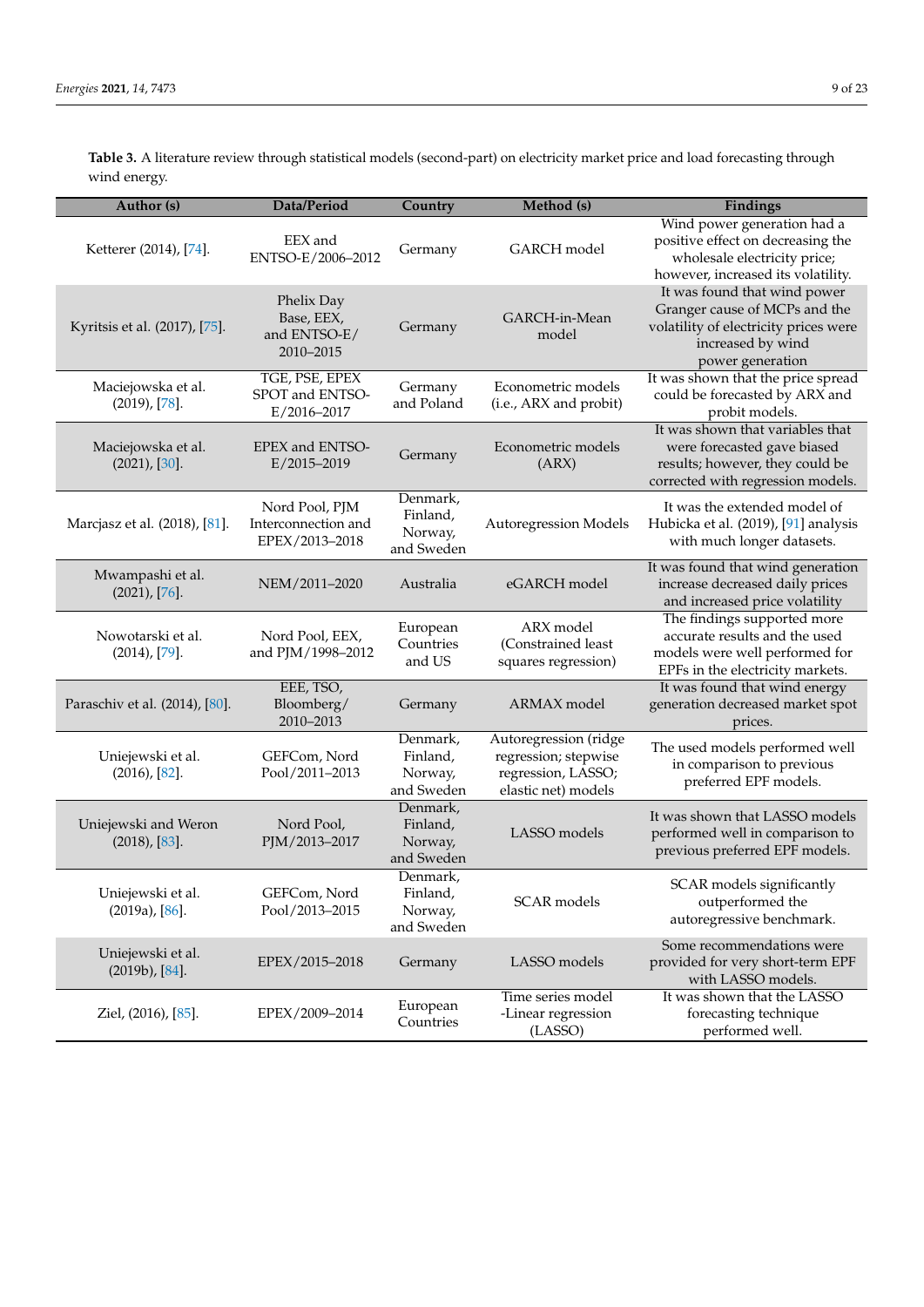<span id="page-9-0"></span>

| Author (s)                                                    | Data/Period               | Country | Method (s)                 | Findings                            |
|---------------------------------------------------------------|---------------------------|---------|----------------------------|-------------------------------------|
|                                                               |                           |         | ENTSO-E: European          |                                     |
|                                                               |                           |         | Network of                 |                                     |
| ARMAX: Autoregressive moving average model with               |                           |         | <b>Transmission System</b> |                                     |
|                                                               | exogenous regressors      |         | Operators                  | NEM: The Australian National        |
| ARX: Auto-regressive with eXternal model input                |                           |         | for Electricity            | <b>Electricity Market's</b>         |
| EEX: The European Energy Exchange                             |                           |         | EPEX: The European         | PJM: The Pennsylvania-New           |
| GARCH: A generalized autoregressive conditional               |                           |         | Power Exchange             | Jersey-Maryland Interconnection     |
|                                                               | heteroskedasticity model  |         | EPF: Electricity           | <b>SCAR: The Seasonal Component</b> |
| eGARCH: An exponential generalized autoregressive conditional |                           |         | price forecasting          | AutoRegressive                      |
|                                                               | heteroskedasticity) model |         | LASSO: The least           |                                     |
|                                                               |                           |         | absolute shrinkage and     |                                     |
|                                                               |                           |         | selection operator         |                                     |

**Table 3.** *Cont.*

The first part of the statistical models that are shown in Table [2](#page-7-0) are closer to the research perspective of the fields of economics, and the traditionally used regression models by OLS (i.e., the difference between actual and predicted values are squared), VAR (i.e., the causality relationships), quantile regressions (i.e., the nonlinear relationships between electricity prices and variables are possible), and univariate and multivariate models (i.e., multivariate models are accepted as more accurate than the univariate ones but each approaches have its own advantages or disadvantages). However, when the number of regressors become large, these models were insufficient and, thereby, linear models via LASSO [\[92\]](#page-19-28), ARX [\[93\]](#page-19-29), SCAR (introduced by [\[94\]](#page-20-0) and built on the ARX framework), GARCH [\[95–](#page-20-1)[98\]](#page-20-2) and eGARCH (i.e., proposed by [\[99\]](#page-20-3)), and ARMAX [\[100\]](#page-20-4) models were preferred, as it is shown in the second part of the statistical models with Table [3.](#page-9-0) Therefore, to obtain more accurate findings, statistical models should be more advanced and, since the complexity increases, artificial intelligence and hybrid models are required for more accurate and sensitive forecasts that are shown in Table [4.](#page-10-0) However, this time the subject becomes closer to the research perspective of the engineering field.

Various artificial intelligence and hybrid/ensemble models on electricity market price and load forecasting through wind energy examples are shown in Table [4.](#page-10-0) These models can be gathered in a main title named as time series analysis. Specifically, ensemble learning methods for Austria [\[101\]](#page-20-5), deep neural networks analysis for Germany [\[102\]](#page-20-6) and US (New York) [\[103\]](#page-20-7), sensitivity analysis for Mexico [\[104\]](#page-20-8), and deep learning models for US (New York) [\[105\]](#page-20-9) can be given as country-specific examples. General findings for the studies showed that the proposed method could provide an effective forecast.

**Table 4.** A literature review through artificial intelligence and hybrid/ensemble models on electricity market price and load forecasting through wind energy.

| Author (s)                       | Data/Period                                                         | Country | Method (s)                                                                     | Findings                                                                                                                                                           |
|----------------------------------|---------------------------------------------------------------------|---------|--------------------------------------------------------------------------------|--------------------------------------------------------------------------------------------------------------------------------------------------------------------|
| Bhatia et al.<br>(2021), [101].  | ENTSO-<br>$E/2015 - 2016$                                           | Austria | A real-time hourly<br>resolution model<br><i>(ensemble)</i><br>learning model) | The developed forecasting model<br>showed more consistency,<br>accuracy, and validity.                                                                             |
| Bublits et al.<br>(2017), [106]. | EPEX, ENTSO-<br>$E/2011 - 2015$                                     | Germany | Agent based modelling<br>and multiple<br>regression analysis                   | The effect of renewable energy<br>prices has been as half low as the<br>coal and carbon prices on<br>electricity prices in Germany in<br>the duration of analysis. |
| Li and Becker<br>(2021), [102].  | Nord Pool,<br>ENTSO-E,<br><b>Thomson Reuters</b><br>Eikon/2015-2019 | Germany | LSTM deep<br>neural networks                                                   | It was shown that feature selection<br>is useful for more<br>accurate forecasts.                                                                                   |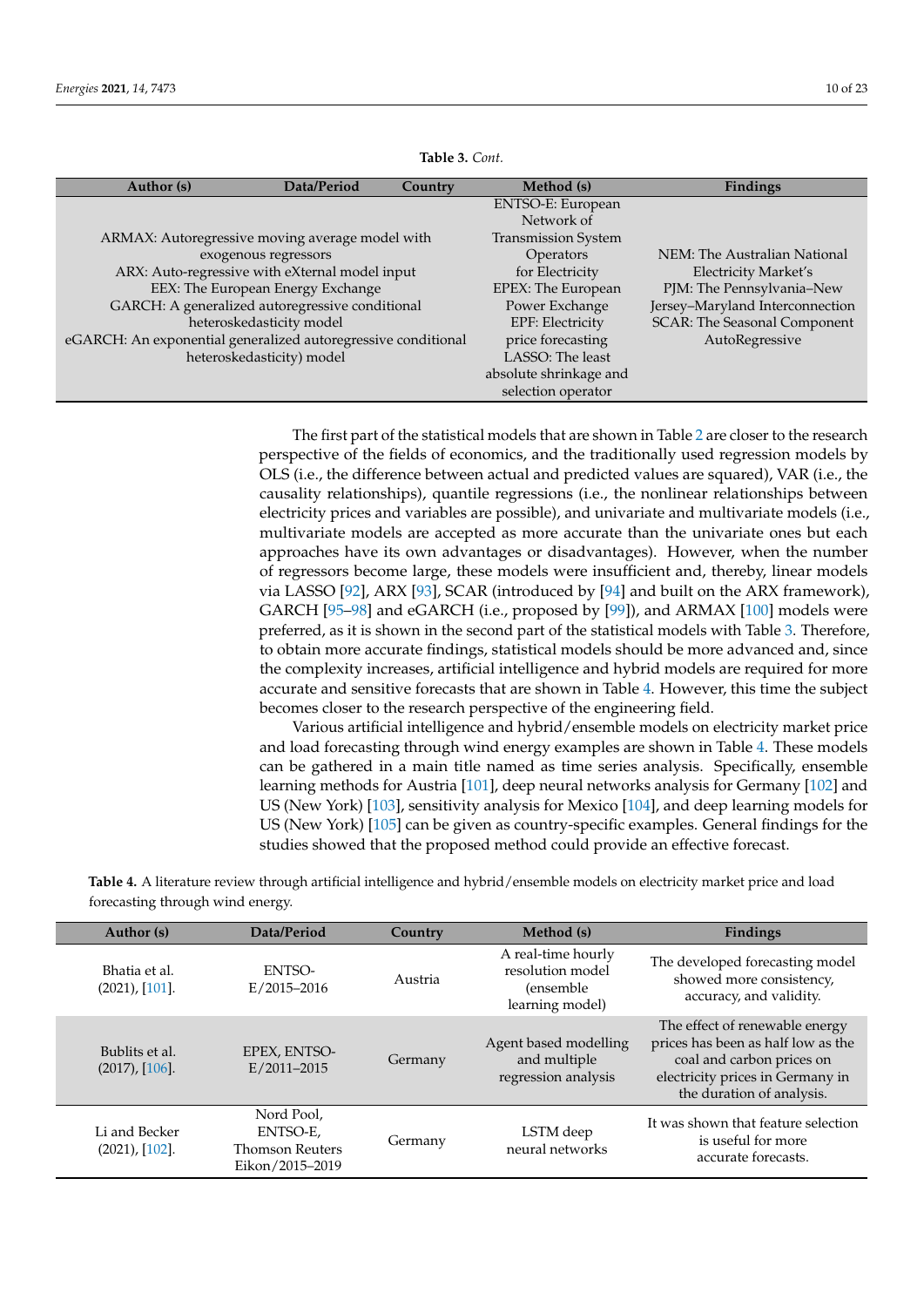<span id="page-10-0"></span>

| Author (s)                                                                                                                                                                                                                                                            | Data/Period                              | Country       | Method (s)                                                                                                                    | Findings                                                                                                                                                                                                   |
|-----------------------------------------------------------------------------------------------------------------------------------------------------------------------------------------------------------------------------------------------------------------------|------------------------------------------|---------------|-------------------------------------------------------------------------------------------------------------------------------|------------------------------------------------------------------------------------------------------------------------------------------------------------------------------------------------------------|
| May et al. (2022), [104].                                                                                                                                                                                                                                             | CONAGUA,<br>CENACE, AND<br>CRE/2017-2018 | Mexico        | Artificial Intelligence<br>Techniques (Sensitivity<br>Analysis)                                                               | It was found that the effects of the<br>variables fluctuated due to<br>consumption market conditions.                                                                                                      |
| Nowotarski and Weron,<br>(2018), [107].                                                                                                                                                                                                                               | GEFCom/2011-2013                         |               | Neural network and<br>autoregression                                                                                          | The study was an update of EPF<br>techniques of Weron (2014), [108].                                                                                                                                       |
| Osorio et al. (2015),<br>$[109]$ .                                                                                                                                                                                                                                    | Portuguese TSO<br>(REN)/2007-2008        | Portugal      | Hybrid<br>evolutionary-adaptive<br>method                                                                                     | A new hybrid method was tested<br>and reduce the uncertainty of<br>wind power predictions.                                                                                                                 |
| Yang and Schell,<br>(2021), [103].                                                                                                                                                                                                                                    | NYISO/<br>historical data                | US (New York) | Deep neural networks                                                                                                          | It was displayed that TL improved<br>accuracy across all<br>network representations.                                                                                                                       |
| Yang and Schell,<br>(2022), [105].                                                                                                                                                                                                                                    | NYISO/<br>historical data                | US (New York) | Deep learning model                                                                                                           | The deep learning model was<br>developed and it was shown that<br>it performed well on time series<br>for EPF.                                                                                             |
| Zhang et al. (2012),<br>$[110].$                                                                                                                                                                                                                                      | NSW/2006                                 | Australia     | WT, ARIMA and<br><b>LSDVM</b>                                                                                                 | It was shown that the preferred<br>method performed well on EPF.                                                                                                                                           |
| ARIMA: Autoregressive integrated moving average<br>CENACE: Natural Center for Energy Control<br><b>CONAGUA: Natural Water Commission</b><br><b>CRE: Energy Regulatory Commission</b><br>ENTSO-E: European Network of Transmission System Operators<br>for Electricity |                                          |               | EPEX: The European<br>Power Exchange<br>LSSVM: Shrinkage and<br>selection operator least<br>squares support<br>vector machine | NYISO: The New York<br>Independent System Operator<br>GEFCom: The Global Energy<br><b>Forecasting Competition</b><br>NSW: New South Wales<br>TSO: Transmission<br>system operator<br>WT: Wavelet transform |

**Table 4.** *Cont.*

The need for artificial intelligence models comes from the non-linear characteristics of electricity price. Since the large number of time series models have linear predictors, the time series techniques lack the ability to capture the behavior of the price signal [\[64\]](#page-19-0). Neural [\[47\]](#page-18-14) and fuzzy neural networks [\[111\]](#page-20-15) are proposed due to solving this problem. Nonetheless, due to functional relationship of electricity price with time and the nature (characteristics) of electricity price, it is a time variant signal; therefore, neural and fuzzy neural network solutions may not be sufficient for precise forecasting results [\[64\]](#page-19-0), and it needs hybrid models, which are the combination of non-linear and linear modelling capabilities occurs.

Hybrid models have a very complex forecasting structure, including several algorithms for decomposing or cluster data, feature selection, combined forecasting models, and heuristic optimization [\[112\]](#page-20-16). The most commonly preferred decomposition method is the wavelet transform [\[113](#page-20-17)[–122\]](#page-20-18). Other decomposition studies that used empirical mode are given in [\[123–](#page-21-0)[129\]](#page-21-1). The most widely preferred feature selection methods are the correlation analysis are presented in [\[118](#page-20-19)[,123](#page-21-0)[,130](#page-21-2)[–132\]](#page-21-3), and the mutual information method in [\[121,](#page-20-20)[123,](#page-21-0)[130,](#page-21-2)[133](#page-21-4)[–135\]](#page-21-5). The algorithms for the clustering data are based on: (1) k-means [\[136](#page-21-6)[,137\]](#page-21-7); (2) enhanced game [\[136\]](#page-21-6); (3) self-organizing maps [\[114](#page-20-21)[,136](#page-21-6)[,138\]](#page-21-8); and (4) fuzzy [\[121,](#page-20-20)[139\]](#page-21-9). Combined forecasting models for hybrid models that build on more than one method are very common. Some examples can be found in [\[114](#page-20-21)[,116](#page-20-22)[,124](#page-21-10)[,135](#page-21-5)[,140](#page-21-11)[,141\]](#page-21-12). The heuristic optimization studies can be found in [\[126](#page-21-13)[,131](#page-21-14)[,133](#page-21-4)[,139\]](#page-21-9). The major problems in employing hybrid model are [\[112\]](#page-20-16): (1) The proposed methods avoid to be compared with well-build models; (2) the used data sets are small; (3) lack of analysis of the effect of selecting different components.

Various middle/long term models on electricity market price and load forecasting through wind energy examples are shown in Table [5.](#page-12-0) These models can be gathered by time series analysis. Specifically, a case study for US (Texas) [\[142\]](#page-21-15), the sensitivity analysis through scenarios for Australia [\[143\]](#page-21-16), balancing the cost of electricity demand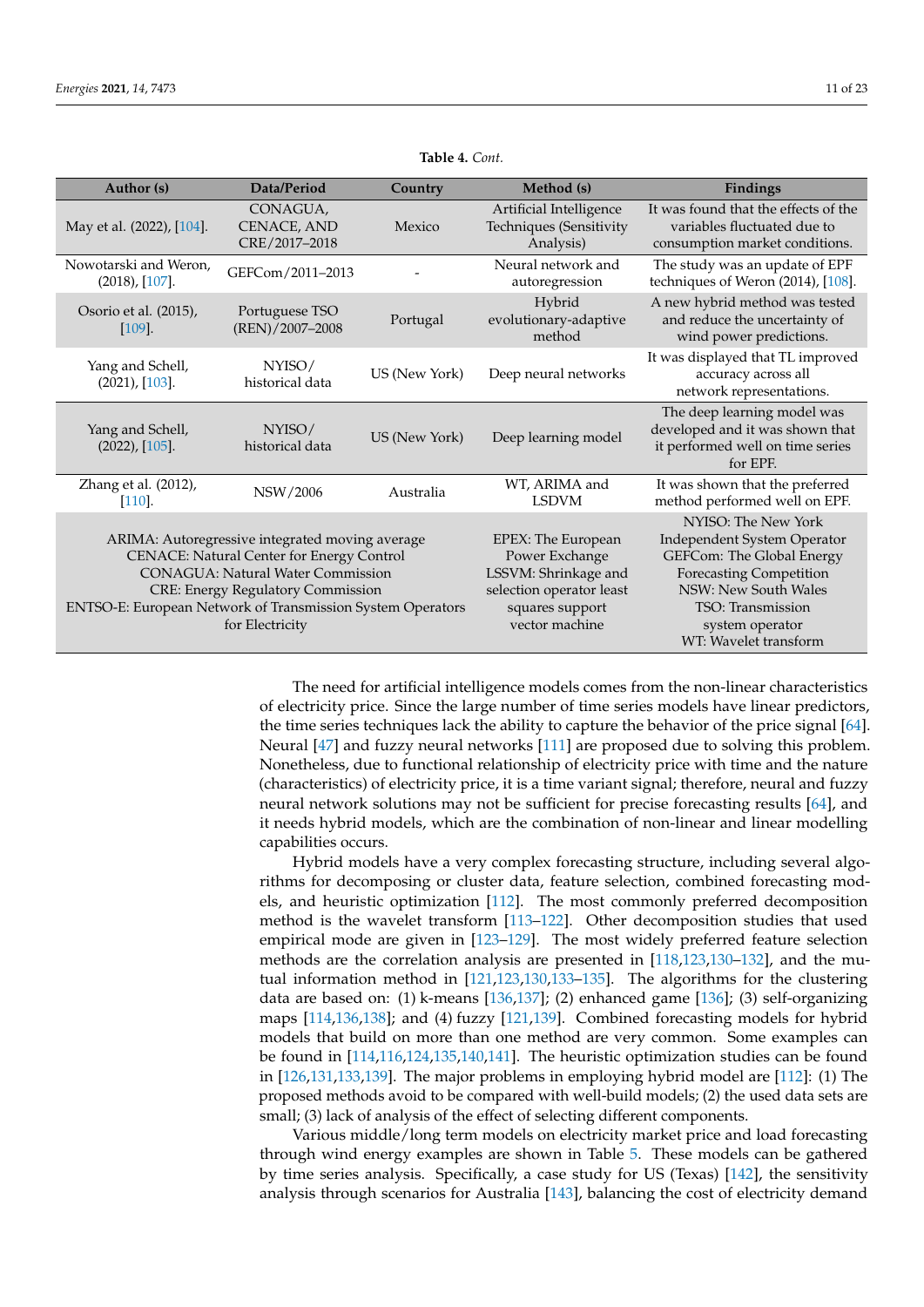with large amount of wind energy for Australia [\[144\]](#page-21-17), data analysis techniques through electricity demand models for Australia [\[145\]](#page-21-18), WILMAR model through scenarios for Ireland and Great Britain [\[146\]](#page-21-19). Monte Carlo simulations for Mykonos (Greece) and La Ventosa (Mexico) [\[147\]](#page-21-20), and for Denmark [\[148\]](#page-21-21). Simulations with stochastic and robust optimization for China [\[149\]](#page-21-22), a market equilibrium model for China [\[150\]](#page-22-0). A modelling demand response utility function for Iran [\[151\]](#page-22-1), and a dispatch model for Colombia [\[152\]](#page-22-2) can be given as country specific examples.

**Table 5.** A literature review through middle/long term models on electricity market price and load forecasting through wind energy.

| Author (s)                                  | Data/Period                                                    | Country                                        | Method (s)                                                                        | Findings                                                                                                                                                           |
|---------------------------------------------|----------------------------------------------------------------|------------------------------------------------|-----------------------------------------------------------------------------------|--------------------------------------------------------------------------------------------------------------------------------------------------------------------|
| Baldick (2012),<br>$[142]$                  | ERCOT empirical data                                           | <b>US</b>                                      | Case study for Texas                                                              | Cost predictions are developed for<br>using wind energy to mitigate<br>$CO2$ emissions.                                                                            |
| Banaei et al.<br>(2021), [4].               | Game theory data                                               |                                                | The supply function<br>model<br>(pricing models)                                  | Results showed that the applied<br>method reduced the market<br>players profit that depended<br>on uncertainties.                                                  |
| Bell et al. (2017),<br>$\left[143\right]$ . | WRF data/2015                                                  | Australia                                      | The sensitivity analysis<br>through scenarios                                     | The average wholesale spot price<br>in the NEM decreased due to the<br>increase in wind<br>power generation.                                                       |
| Blakers et al.<br>(2021), [144].            | NEM/2006-2010                                                  | Australia                                      | Balancing the cost of<br>electricity demand with<br>high levels of<br>wind energy | It is found that wind energy<br>generation led deployment on the<br>MCP, but it was modest.                                                                        |
| Cutler et al.<br>(2011), [145].             | AEOM/2008-2010                                                 | Australia                                      | Various data analysis<br>techniques through<br>electricity demand<br>models       | Wind power generation became a<br>significant secondary influence<br>(the relationship is inverse with<br>spot prices) after electricity<br>demand on spot prices. |
| Denny et al.<br>(2010), [146].              | <b>AIGS</b>                                                    | Ireland and Great<br><b>Britain</b>            | WILMAR model<br>through scenarios                                                 | It was found that the increased<br>interconnection reduced both<br>average prices and the volatility of<br>those prices in countries.                              |
| Elfarra and Kaya<br>(2021), [147].          | Akdağ et al. (2010),<br>$[153]/2008 - 2009$                    | Mykonos (Greece)<br>and La Ventosa<br>(Mexico) | Annual energy<br>production through<br>Monte Carlo<br>simulations                 | The PDFs (i.e., spline based)<br>produced minimum fitting error                                                                                                    |
| Ji et al.<br>(2021), [149].                 | Simulation forecast<br>data                                    | China                                          | Simulations with<br>stochastic and robust<br>optimization                         | The validity and superiority of the<br>recommended models were<br>shown in case studies.                                                                           |
| Khosravi et al.<br>(2022), [148].           | WF power generation<br>and West Denmark<br>electricity markets | Denmark                                        | Stochastic scheduling,<br>simulations with<br>Monte-Carlo method                  | Increase in the profit was observed<br>from the wind power<br>management method.                                                                                   |
| Liu and Xu<br>(2021), [150].                | CMDC/2013                                                      | China                                          | A market<br>equilibrium model                                                     | The impact of wind power<br>development on the spot market<br>price results were explored for<br>both long and short terms.                                        |
| Niromandfam<br>et al. (2020), [151].        | Ordoudis et al.<br>$(2016)$ , [154].                           | Iran                                           | Modelling demand<br>response utility<br>function                                  | It was shown that the proposed<br>demand response utility function<br>improved the wind generation<br>profit in the DAM.                                           |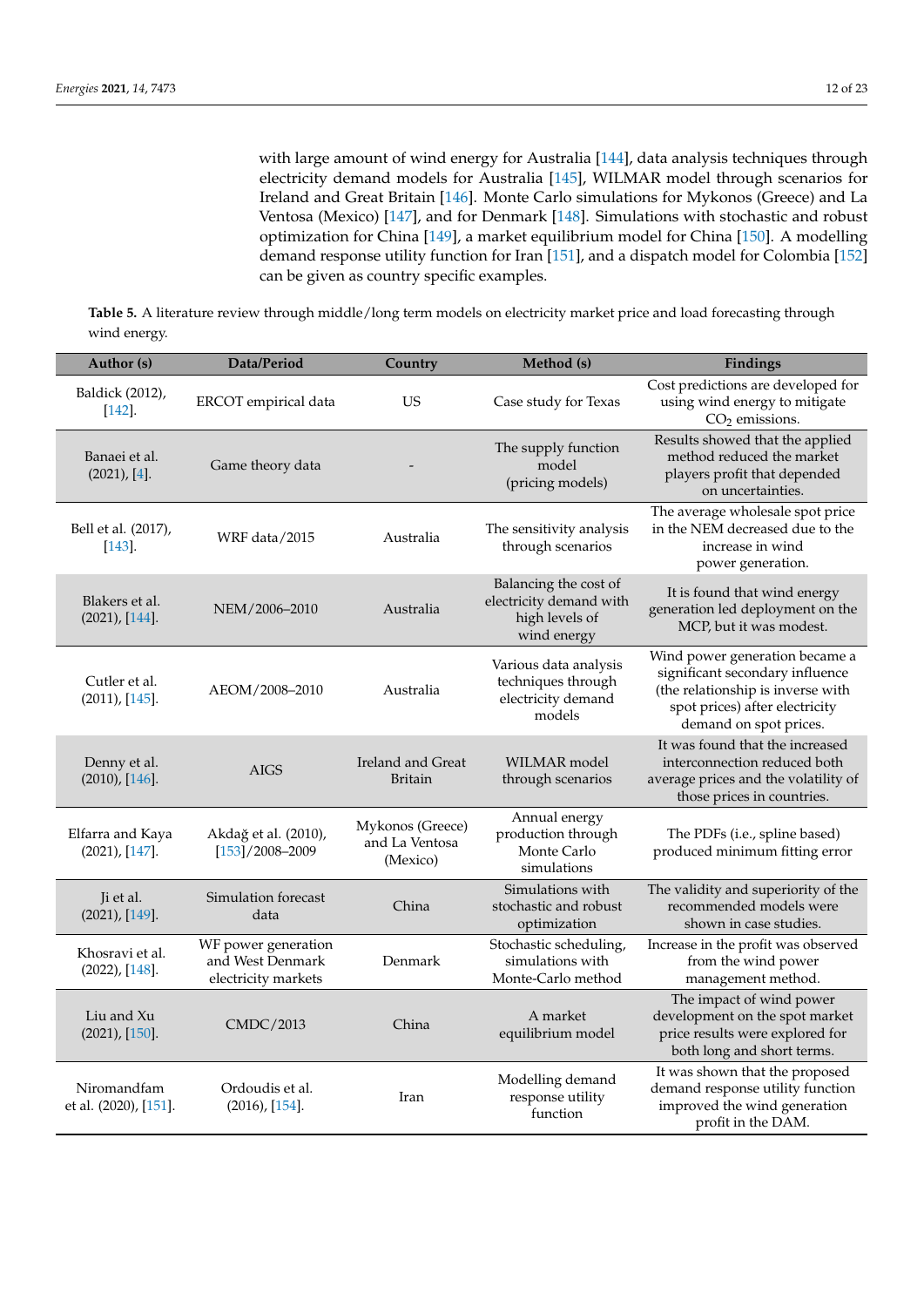<span id="page-12-0"></span>

| Author (s)                                    | Data/Period                                                                                                                                                                                              | Country  | Method (s)                                                                                                                       | Findings                                                                                               |
|-----------------------------------------------|----------------------------------------------------------------------------------------------------------------------------------------------------------------------------------------------------------|----------|----------------------------------------------------------------------------------------------------------------------------------|--------------------------------------------------------------------------------------------------------|
| Perez and<br>Garcia-Rendon,<br>(2021), [152]. | Provided by the<br>authors through the<br>XM data/2018-2019                                                                                                                                              | Colombia | Dispatch model                                                                                                                   | New bid prices in the market were<br>determined by the firms through<br>the structural model.          |
|                                               | AEMO: Australia Energy Market Operator<br>AIGS: All Island Grid Study<br>CMDC: The China Meteorological Data Service Center<br>DAM: Day-ahead market<br>ERCOT: The electric reliability council of Texas |          | MCP: Market<br>clearing price<br>NEM: The Australian<br>National Electricity<br>Market<br>PDFs: Probability<br>density functions | WILMAR: A stochastic unit<br>commitment model<br>WRF: Mesoscale numerical<br>weather prediction system |

**Table 5.** *Cont.*

The long/middle term models include simulations (i.e., Monte Carlo simulations), market equilibrium models, production cost models, and fundamental models such as game theoretical approaches. The duration is longer or at least the considered period is middle-term in these models. They have remarkable theoretical contributions to the development of the EPF models by using economics terminology and approaches. Table [6](#page-13-1) gives the main pros and cons of the reviewed methods and techniques based on the references that are given with Tables [2](#page-7-0)[–5.](#page-12-0) Additionally, the last row of Table [6](#page-13-1) shows the error comparison of the models that are selected among Tables [2–](#page-7-0)[5.](#page-12-0)

**Table 6.** Main pros and cons of the reviewed methods based on the references in Tables [2–](#page-7-0)[5.](#page-12-0)

| Pros and Cons of the<br><b>Reviewed Methods</b> | <b>Statistical Models</b><br>(First-Part)                                                                                                                          | <b>Statistical Models</b><br>(Second-Part)                                                                                                                                             | Artificial Intelligence and<br><b>Hybrid/Ensemble Models</b>                                                                                                                                       | Middle/Long<br><b>Term Models</b>                                                                                                 |
|-------------------------------------------------|--------------------------------------------------------------------------------------------------------------------------------------------------------------------|----------------------------------------------------------------------------------------------------------------------------------------------------------------------------------------|----------------------------------------------------------------------------------------------------------------------------------------------------------------------------------------------------|-----------------------------------------------------------------------------------------------------------------------------------|
| Prons-1                                         | Models allows the use of<br>data by converting them<br>from hourly to daily,<br>which reduce unwanted<br>and excessive noise. Their<br>implementtion are easy.     | Conditional<br>heteroscedasticity models<br>truly explain the<br>volatilities in prices (i.e.,<br>seasonality, mean<br>reversion, and jumps).<br>Dynamic effects can<br>be considered. | These models display<br>improved forcasting<br>performance in terms of<br>consistency, accuracy, and<br>statistical tests).<br>High-frequency electricity<br>price data forecasts<br>are possible. | More realistic modes can<br>be possible to visualize the<br>market players'<br>behaviours (i.e., risk<br>management preferences). |
| Prons-2                                         | Model allows omitting<br>variables which their<br>inclusion in regressions<br>may generate an<br>endogeneity problem.<br>They are wide-spread<br>preferred models. | The negative electricity<br>prices can be included into<br>the models, which helps to<br>conduct analysis without<br>shifting or cutting off<br>the series.                            | Private information and<br>imperfect market structure<br>(i.e., oligopolies) can be<br>included and represented with<br>these models.                                                              | Theorethical economic<br>models ( <i>i.e.</i> , Nash<br>Equilibrium conditions)<br>can be implemented<br>with simulations.        |
| Prons-3                                         | Models allows to control<br>the seasonal effects by<br>introducing time<br>dummies.                                                                                | The causality tests can be<br>implemented in the<br>context of multivariate<br>during off-peak hours,<br>peak hours, and all hours.                                                    | These methods are capable of<br>learning lon-term<br>dependencies. They cen<br>control how information is<br>abandoned or memorized<br>throughout time.                                            | Strategical behaviours of<br>the market participants<br>can be modeled<br>and simulated.                                          |
| Prons-4                                         | Binary variables for the<br>weekend can be included<br>in models.                                                                                                  | More accurate estimations<br>of load and wind with<br>these models might<br>improve EPF.                                                                                               | These models are reliable and<br>robust for the system's<br>complexity. Specifically, the<br>ensemble methods have better<br>results than their<br>individual equivalents.                         | Parametric and<br>nonparamatric methods<br>can be<br>simultaneously<br>implemented.                                               |
| Prons-5                                         | Yearly, monthly, daily, and<br>hourly dummies can be<br>used to control for<br>systematic<br>demand changes.                                                       | These models (i.e., ARX)<br>can utilize both the<br>information on system<br>forecasts and actual past<br>realizations of<br>these variables.                                          | Decision-making strategies<br>can be done with these model<br>and these models can be<br>implemented for other regions<br>to improve EPF efficiency.                                               | Seasonal effects can be<br>simulated effectively.                                                                                 |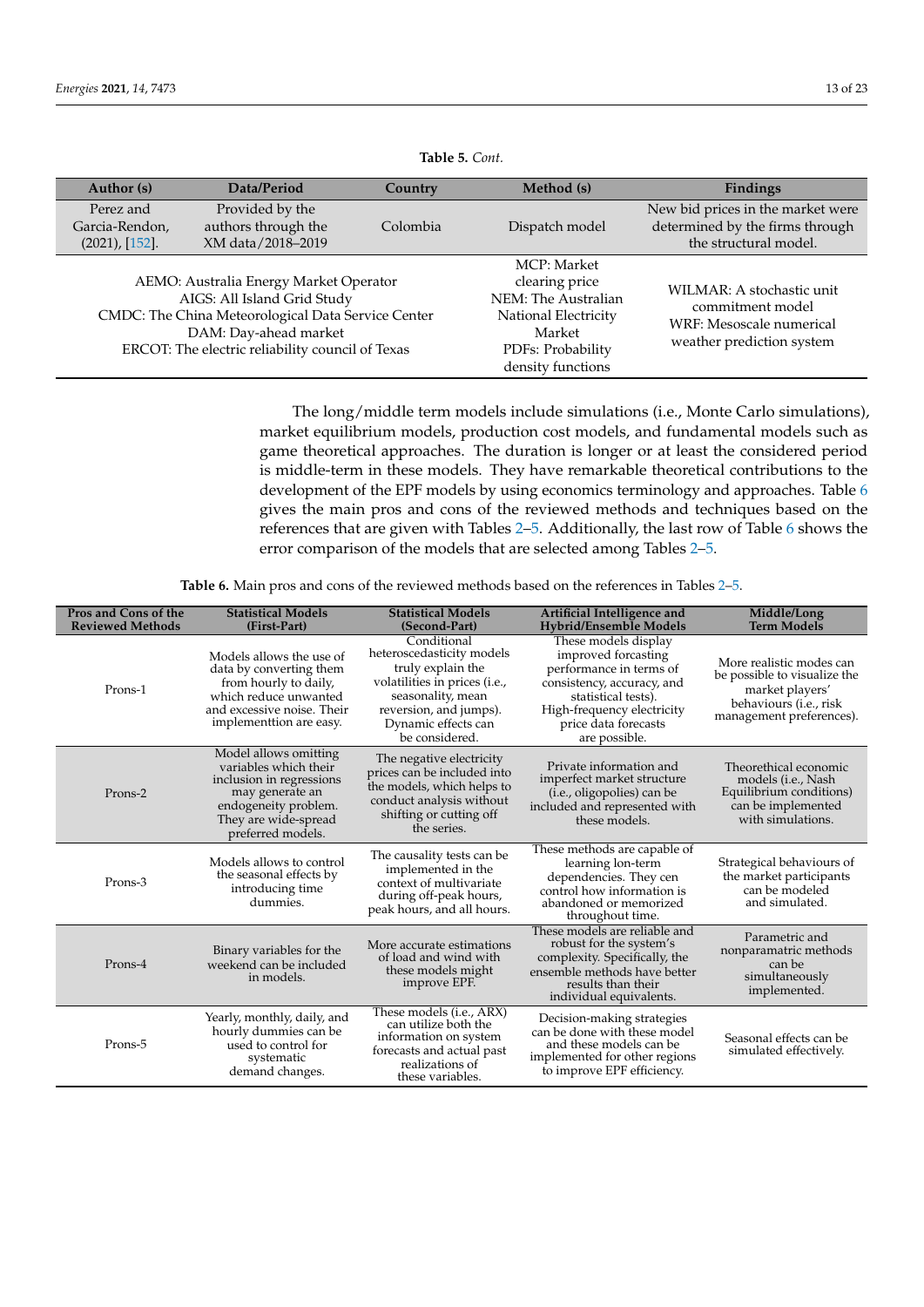<span id="page-13-1"></span>

| Pros and Cons of the<br><b>Reviewed Methods</b> | <b>Statistical Models</b><br>(First-Part)                                                                                                                                                         | <b>Statistical Models</b><br>(Second-Part)                                                                                                                            | Artificial Intelligence and<br><b>Hybrid/Ensemble Models</b>                                                                                                      | Middle/Long<br><b>Term Models</b>                                                                                                                                                                       |
|-------------------------------------------------|---------------------------------------------------------------------------------------------------------------------------------------------------------------------------------------------------|-----------------------------------------------------------------------------------------------------------------------------------------------------------------------|-------------------------------------------------------------------------------------------------------------------------------------------------------------------|---------------------------------------------------------------------------------------------------------------------------------------------------------------------------------------------------------|
| $Cons-1$                                        | There can be a lack of<br>certainity on estimations<br>of net effects for<br>individual consumers.<br>Estimated prices can be<br>different (i.e., higher) than<br>observed spot<br>market prices. | The stochastic nature of<br>weather conditions causes<br>the volatilities of wind<br>power. This effects<br>electiricity prices<br>electricity price<br>spikes occur. | The decion-making rules are<br>difficult to validate. The<br>implementations might be<br>time-consuming.                                                          | The models might be case<br>dependent and different<br>findings can be obtained<br>for other situtaitions.                                                                                              |
| $Cons-2$                                        | The differences in wind<br>load profiles can affect the<br>hours of the day and<br>electricity prices can be<br>dependent on<br>these changes.                                                    | Mean absolute errors<br>might not work properly<br>when the models with<br>more variables<br>are considered.                                                          | These methods have a<br>significantly increased<br>computational burden.                                                                                          | Prediction of wind power<br>effect on prices is difficult<br>due to the wide range of<br>factors (i.e., uncertain<br>demand, several<br>contingencies depend on<br>long-term forecasting<br>intervals). |
| $Cons-3$                                        | Many of the variables tend<br>to show near-unit root, or<br>autoregrsssive properties;<br>therefore, lags of the<br>variables should be<br>included into the models.                              | The system of equations<br>need many parameters<br>and the estimation of the<br>coefficients are reletively<br>difficult or complex.                                  | Irrelevent asssumtions might<br>block or decrease the<br>performance of the estimator.                                                                            | If the computation time<br>increases with problem<br>size, this might weaken<br>the solution capabilitiy of<br>the concentrated problem.                                                                |
| $Cons-4$                                        | Possible endogeneity<br>problems cause from<br>either omitted variables or<br>reverse causalities (i.e., the<br>aggregate or average<br>electricity demand).                                      | ARMA type models are<br>bounded by the<br>assumption of constant<br>variance that yields<br>inconsistancy through<br>volatility.                                      | Various open-source software<br>platforms might be needed, so<br>that any researchers can<br>implement the codes as<br>benchmarks in their<br>individual studies. |                                                                                                                                                                                                         |
| Error comparison of<br>the models               |                                                                                                                                                                                                   | Lasso (Ziel, 2016) [85],<br>MAAPE (%): 6.604, RMSE:<br>2.715, MAE: 1.819                                                                                              | Ensemble learning model<br>(Bhatia, 2021) [101], MAAPE<br>(%): 5.132, RMSE: 2.156,<br>MAE: 1.385                                                                  |                                                                                                                                                                                                         |

## **Table 6.** *Cont.*

Note: The last row of Table [6](#page-13-1) shows the comparison of the Lasso and Ensemble learning models in terms of mean arctangent absolute percentage error (MAAPE), mean absolute error (MAE), and root mean squared error (RMSE).

# <span id="page-13-0"></span>**4. Discussion of Forecasting Models on Electricity Markets**

Electricity price and load are determined by day-ahead, intra-day, and balancing markets all around the world; however, research shows that, although its data are usually publicly available, market clearing price forecasting is more complex (i.e., fuel prices; equipment outages; and the nature of the market clearing price depends on the hourly loads creates this complexity [\[155\]](#page-22-5)) than the load price forecasting.

Forecasting the electricity market's prices is needed as a result of the dynamic features of markets, moving from deregulated to regulated form, that cause price volatility. Thereby, well performed MCP estimation and its confidence interval prediction may help power producers and its utilities when submitting bids in cases that are more risk-free (i.e., they can adjust their producers' supply and profits) [\[155\]](#page-22-5). Moreover, with reliable daily price forecasting, energy service companies or producers are able to lay out better financial contracts or bilateral ones. The complexity of forecasting electricity markets price and load is also dependent on the increasing number of employed variables as input for better accuracy [\[64](#page-19-0)[,112\]](#page-20-16). Thereby, the trend in methodologies moves to more sophisticated instruments, such as hybrid models, as shown and discussed in this review.

In addition to the explanation of operating principles of the electricity market, it is understood from the papers examined in this review that renewable energy resources should be preferred, transforming the structure of electricity markets for better environment conditions with low-carbon levels. Incentives and supply security can be the instruments for all countries [\[156\]](#page-22-6).

Many methods and models have been developed for the EPF of markets for the last two decades. As a result of the stochastic and nonlinear nature of statistical models and price series, autoregression, moving average, exponential smoothing, and their variants [\[33](#page-18-0)[,157\]](#page-22-7) have shown to be insufficient [\[49\]](#page-18-16). The artificial intelligence models are able to capture non-linearity and complexities and flexible [\[47,](#page-18-14)[158–](#page-22-8)[160\]](#page-22-9).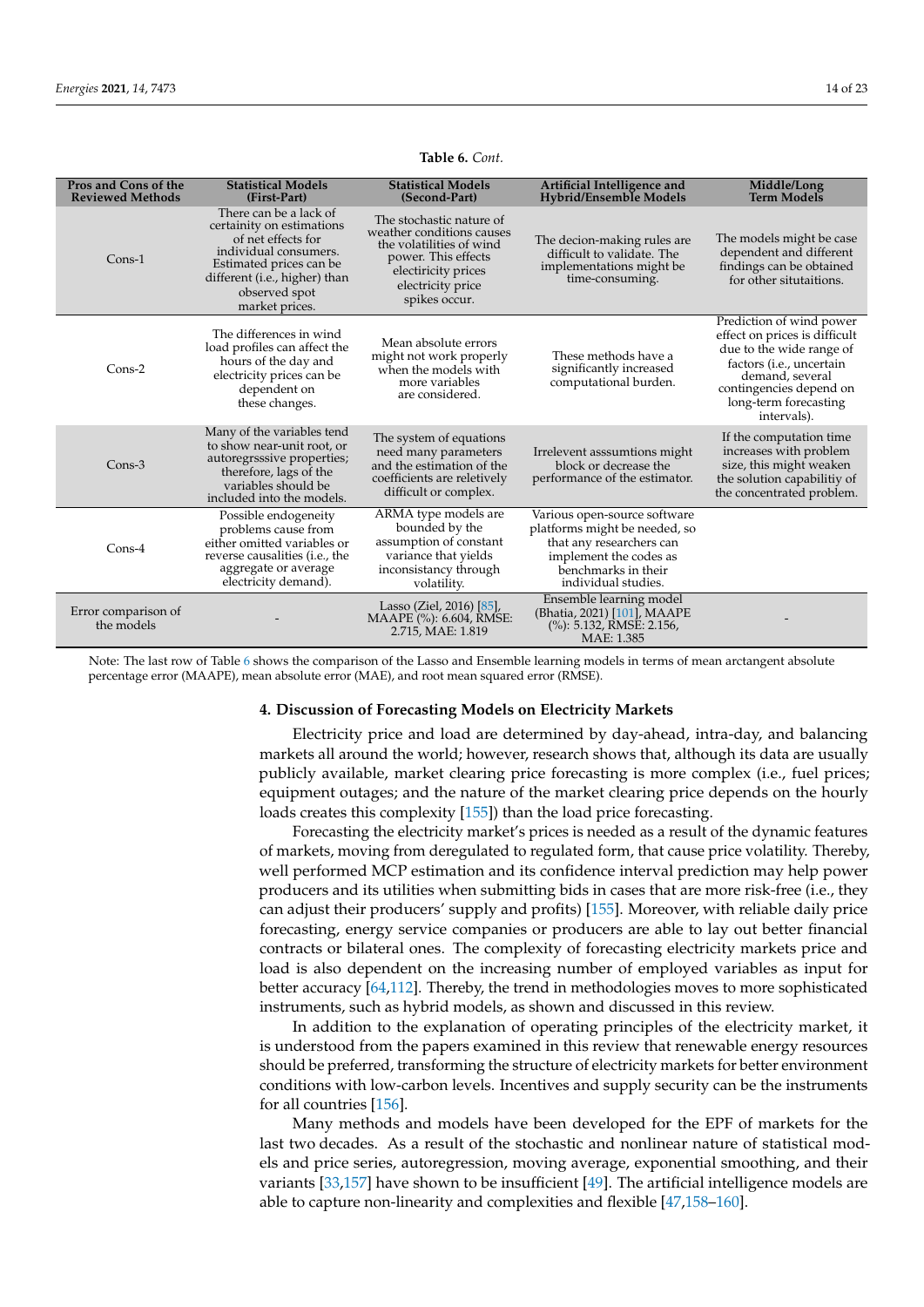Artificial neural networks are outstanding for short-term forecasting, and they are efficiently applicable for electricity markets [\[161\]](#page-22-10), being more accurate and robust than autoregressive (AR) models. The research [\[48\]](#page-18-15) uses artificial neural network models to display the strong impact of electricity price on the trend load and MCP. Singhal and Swarup [\[48\]](#page-18-15) apply artificial neural network models to study the dependency of electricity price in MCP and electricity load. Wang et al. [\[159\]](#page-22-11) implement a deep neural network model to forecast the price in US electricity markets, differently from conventional models of neural networks. This model supports vector regression. On the other hand, since the price series are volatile, the neural network models have potential to lose the properties of the value of prices [\[64\]](#page-19-0). Moreover, neural networks are not convenient for too short-term predictions, since they need high training time. As a result of the aforementioned issues, artificial intelligence models have handicaps in perfect price forecasting [\[108\]](#page-20-12).

Relying on a sole forecasting electricity price model may fail in the treatment of network features in the short term. In those circumstances, hybrid models can be a better alternative for price forecasting. An example of a hybrid model which is a composition of a stochastic approach with a neural network model is given in [\[135\]](#page-21-5). Ghayekhloo et al. [\[136\]](#page-21-6) show hybrid models that include game theoretic approaches. Signal decomposition methods are also used in hybrid models such as empirical mode decomposition and wavelet transform; the examples are given in [\[115](#page-20-23)[,162](#page-22-12)[,163\]](#page-22-13). Although the performance is significantly improved by those models, the computational cost can be disadvantageous [\[101\]](#page-20-5).

# **5. Conclusions**

The power industry is rapidly growing all over the world, and renewable energy resources are one of the most vital components in electricity production. Besides, renewable energy has environmentally friendly features (i.e., a considerable reduction of emission helps to mitigate global warming). To this end, increasing wind energy utilization is a challenge to provide electricity power for electricity markets. For the last two decades, the electricity market mechanisms have been faced with regulation procedures designed by decision and policy-making processes. The competition is the key factor to decreasing the cost of electricity and reliably meeting-demand solutions. However, the price spikes and price volatilities, due to various environmental and business factors, are the handicaps of this commodity. These handicaps encourage researchers to produce more effective instruments, techniques, and solutions.

This review paper gathers the latest electricity price and load forecasting techniques and discusses their strengths and weaknesses. Nevertheless, electricity trading markets are becoming more sophisticated, with novel types of contracts in the bilateral transactions or organized markets due to an existing free market competition rule. The independent transmission system operators for each specific market have the responsibility of controlling the entire transmission networks. The price mechanism operates with market clearing price, which is obtained by the law of supply and demand curves that are determined in the day-ahead markets. The price deviations caused by supply and demand forces are corrected in balancing power markets by transmission system operators. Moreover, the intra-day markets are functioning as a bridge between the day-ahead markets and balancing markets. Market participants, who do not sell their entire power or do not take their positions in the day-ahead markets, have the alternative to sell or buy the needed power in the intra-day markets.

As a methodology, this review paper follows the historical and structural development of electricity markets, price and load forecasting methods, and recent trends in wind energy generation, transmission, and consumption. The findings that are based on the considered studies in this review reveal that:

The merit order effect is found for wind power generation, which means that wind power decreases wholesale price of electricity, however, it increases its volatility.

The volatility of wind power is induced by the stochastic character of weather conditions; therefore, both the parametric and non-parametric techniques might be needed in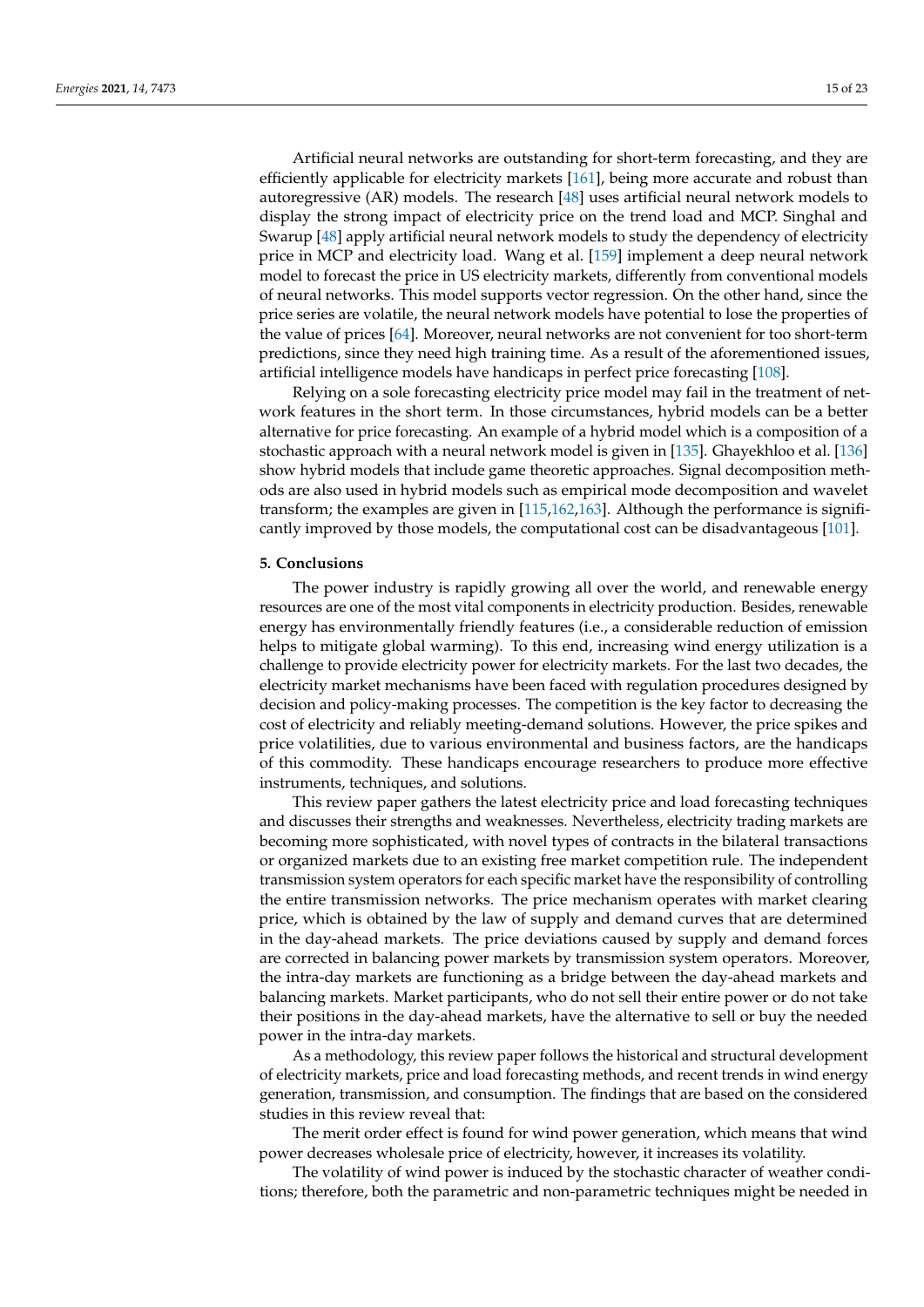the calculations. Moreover, this indirectly effects the market clearing prices; however, the volatility of electricity prices is driven by the market design.

Technically, the models can be calibrated by transforming data, known as variance stabilizing transformation, which yields more accurate predictions along with less spikes and lower variation features of data.

As the EPF and load methods tend to be explained more dimensionally (i.e., hybrid methods including deep learning and artificial intelligence), the performance of the methods increase in terms of accuracy, stability, and consistency. Besides, both the linear and the non-linear nature of electricity price data can be observed in this way.

The regulatory interventions due to Covid-19 pandemic and the carbon pricing mechanism might have an adverse effect on electricity price dynamics. However, inventions of new vaccines and pills and prevalent use of renewable energy sources (i.e., wind and solar energy) will lessen the unpredicted effects of Covid-19 and carbon emissions.

Nevertheless, extreme weather events that are related with climate change seem a barrier for electricity market participants through wind energy production in the near future. Therefore, future studies may consider those facts and propose new forecasting techniques and improvements for better market operations. As a practical solution proposal, a cooperation between government, energy producers, manufacturers, and researchers in developing countries might lead to the start of arrangements whereby produced power can be directly delivered to energy-intensive factories, such as fertilizer factories (i.e., fertilizer industry require significant electricity in the world). Therefore, energy transfer losses can be prevented and, with special agreements, the manufacturers can benefit from these arrangements as a means of production cost reduction and wind farm owners can benefit from the utilization of produced electricity without any restriction. As a theoretical solution proposal, research has demonstrated that a large installed capacity of wind energy might reduce wind power variability. Thereby, smooth wind generation could be possible by utilizing storage optimization systems and flexible electricity interconnections (i.e., high voltage direct current systems with voltage source converters operating for wind farms).

**Author Contributions:** Study conception and design: H.A. and F.P.G.M.; acquisition, analysis, drawing figures, and interpretation of data: H.A. and F.P.G.M.; drafting of manuscript: H.A. and F.P.G.M.; critical revision: H.A. and F.P.G.M. All authors have read and agreed to the published version of the manuscript.

**Funding:** This research received no external funding.

**Institutional Review Board Statement:** Not applicable.

**Informed Consent Statement:** Not applicable.

**Data Availability Statement:** Not applicable.

**Acknowledgments:** The work reported herewith has been financially by the Dirección General de Universidades, Investigación e Innovación of Castilla-La Mancha, under Research Grant ProSeaWind project (Ref.: SBPLY/19/180501/000102). We are grateful to three anonymous reviewers that helped us to improve the paper.

**Conflicts of Interest:** The authors declare no conflict of interest.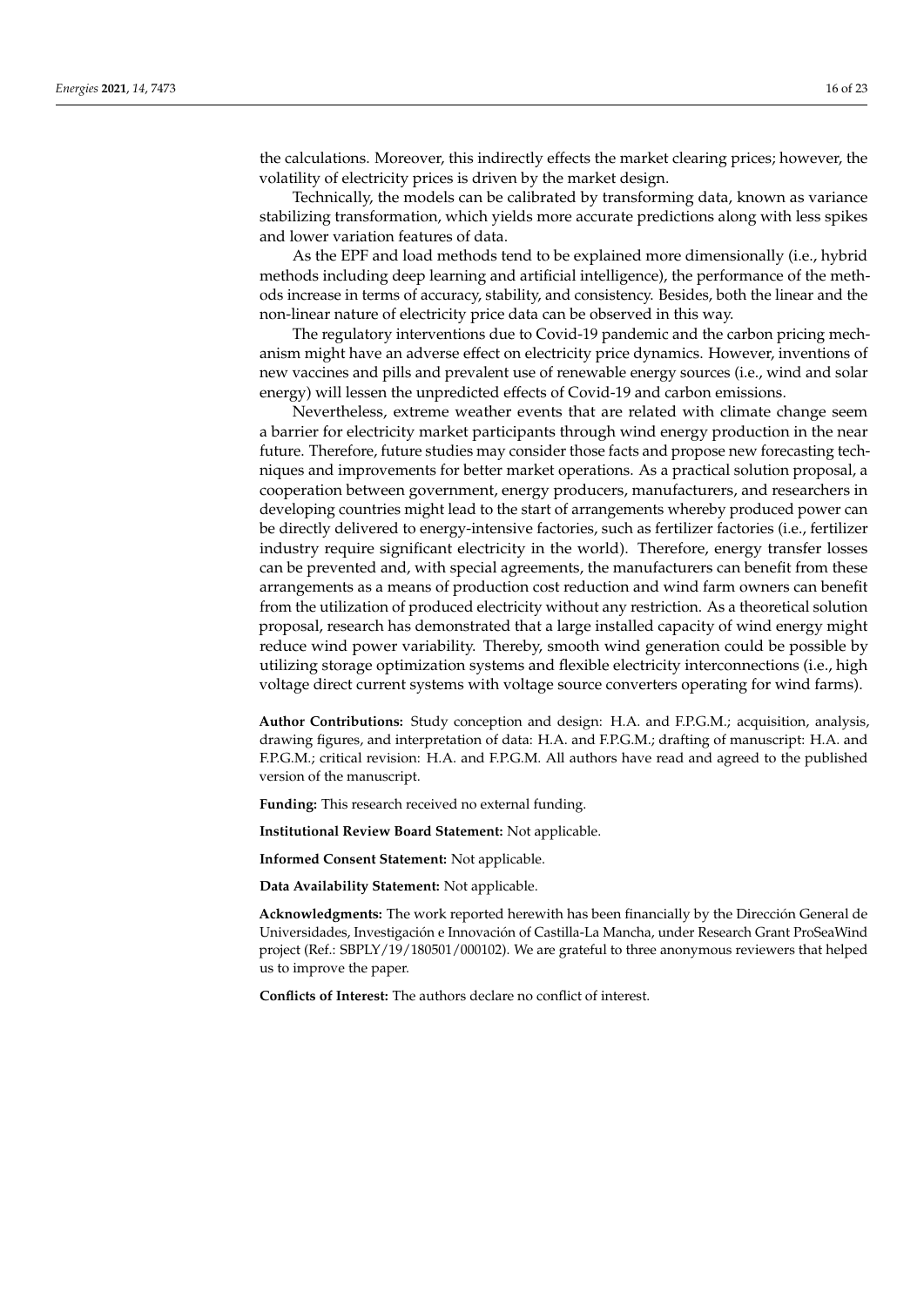# **Nomenclature**

| AEMO          | Australia Energy Market Operator                                      |  |  |  |
|---------------|-----------------------------------------------------------------------|--|--|--|
| AIGS          | All Island Grid Study                                                 |  |  |  |
| APX           | Amsterdam Power Exchange                                              |  |  |  |
| AR            | Autoregression                                                        |  |  |  |
| ARDL          | Autoregressive distributed lag                                        |  |  |  |
| ARMAX         | Autoregressive moving average model with exogenous regressors         |  |  |  |
| ARX           | Auto-regressive with eXternal model input                             |  |  |  |
| Belpex        | Belgian Power Exchange                                                |  |  |  |
| <b>BPM</b>    | Balancing power market                                                |  |  |  |
| CalPX         | California Power Exchange                                             |  |  |  |
| CMDC          | The China Meteorological Data Service Center                          |  |  |  |
| CRE           | <b>Energy Regulatory Commission</b>                                   |  |  |  |
| DAM           | Day-ahead market                                                      |  |  |  |
| EEX           | European Energy Exchange                                              |  |  |  |
| eGARCH        | Exponential generalized autoregressive conditional heteroskedasticity |  |  |  |
| ENTSO-E       | European Network of Transmission System Operators for Electricity     |  |  |  |
| EPFs          | Electricity price forecasts                                           |  |  |  |
| EEX           | European Energy Exchange                                              |  |  |  |
| EPEX          | European Power Exchange                                               |  |  |  |
| EPIAS         | Energy Exchange Istanbul                                              |  |  |  |
| ERCOT         | The electric reliability council of Texas                             |  |  |  |
| EXAA          | Energy Exchange Austria                                               |  |  |  |
| <b>GARCH</b>  | Generalized autoregressive conditional heteroskedasticity             |  |  |  |
| GEFCom        | Global Energy Forecasting Competition                                 |  |  |  |
| <b>GME</b>    | Gestore dei Mercati Energetici                                        |  |  |  |
| <b>IDM</b>    | Intra-day market                                                      |  |  |  |
| <b>IPEX</b>   | Italian Power Exchange                                                |  |  |  |
| LASSO         | Least absolute shrinkage and selection operator                       |  |  |  |
| <b>LPX</b>    | Leipzig Power Exchange                                                |  |  |  |
| LSSVM         | Shrinkage and selection operator least squares support vector machine |  |  |  |
| MCP           | Market clearing price                                                 |  |  |  |
| <b>MISO</b>   | Midwest ISO                                                           |  |  |  |
| NYISO         | New York ISO                                                          |  |  |  |
| NEM           | Australian National Electricity Market                                |  |  |  |
| <b>NSW</b>    | New South Wales                                                       |  |  |  |
| <b>NYISO</b>  | New York Independent System Operator                                  |  |  |  |
| <b>OLS</b>    | Ordinary least squares                                                |  |  |  |
| OMEL          | Operadora del mercado espanol de electricidad                         |  |  |  |
| PJM           | Pennsylvania-New Jersey Maryland Interconnection                      |  |  |  |
| PolPX         | Polish Power Exchange                                                 |  |  |  |
| QRM           | Quantile Regression Machine                                           |  |  |  |
| <b>SCAR</b>   | Seasonal component autoregressive                                     |  |  |  |
| <b>TSO</b>    | Transmission system operator                                          |  |  |  |
| <b>UKPX</b>   | <b>UK Power Exchange</b>                                              |  |  |  |
| <b>VAR</b>    | Vector autoregressive                                                 |  |  |  |
| <b>WILMAR</b> | A stochastic unit commitment model                                    |  |  |  |
| <b>WRF</b>    | Mesoscale numerical weather prediction system                         |  |  |  |

# **References**

- <span id="page-16-0"></span>1. Weron, R. *Modeling and Forecasting Electricity Loads and Prices: A Statistical Approach*; Wiley Finance Series; John Wiley & Sons: Chichester, UK, 2006.
- <span id="page-16-1"></span>2. Kaminski, V. *Energy Markets/Vincent Kaminski*; Risk Books: London, UK, 2012.
- <span id="page-16-2"></span>3. Mohammad, S.; Hatim, Y.; Zuyi, L. *Market Operations in Electric Power Systems: Forecasting, Scheduling, and Risk Management*; John Wiley & Sons: Hoboken, NJ, USA, 2002.
- <span id="page-16-3"></span>4. Banaei, M.; Raouf-Sheybani, H.; Oloomi-Buygi, M.; Boudjadar, J. Impacts of large-scale penetration of wind power on day-ahead electricity markets and forward contracts. *Int. J. Electr. Power Energy Syst.* **2021**, *125*, 106450. [\[CrossRef\]](http://doi.org/10.1016/j.ijepes.2020.106450)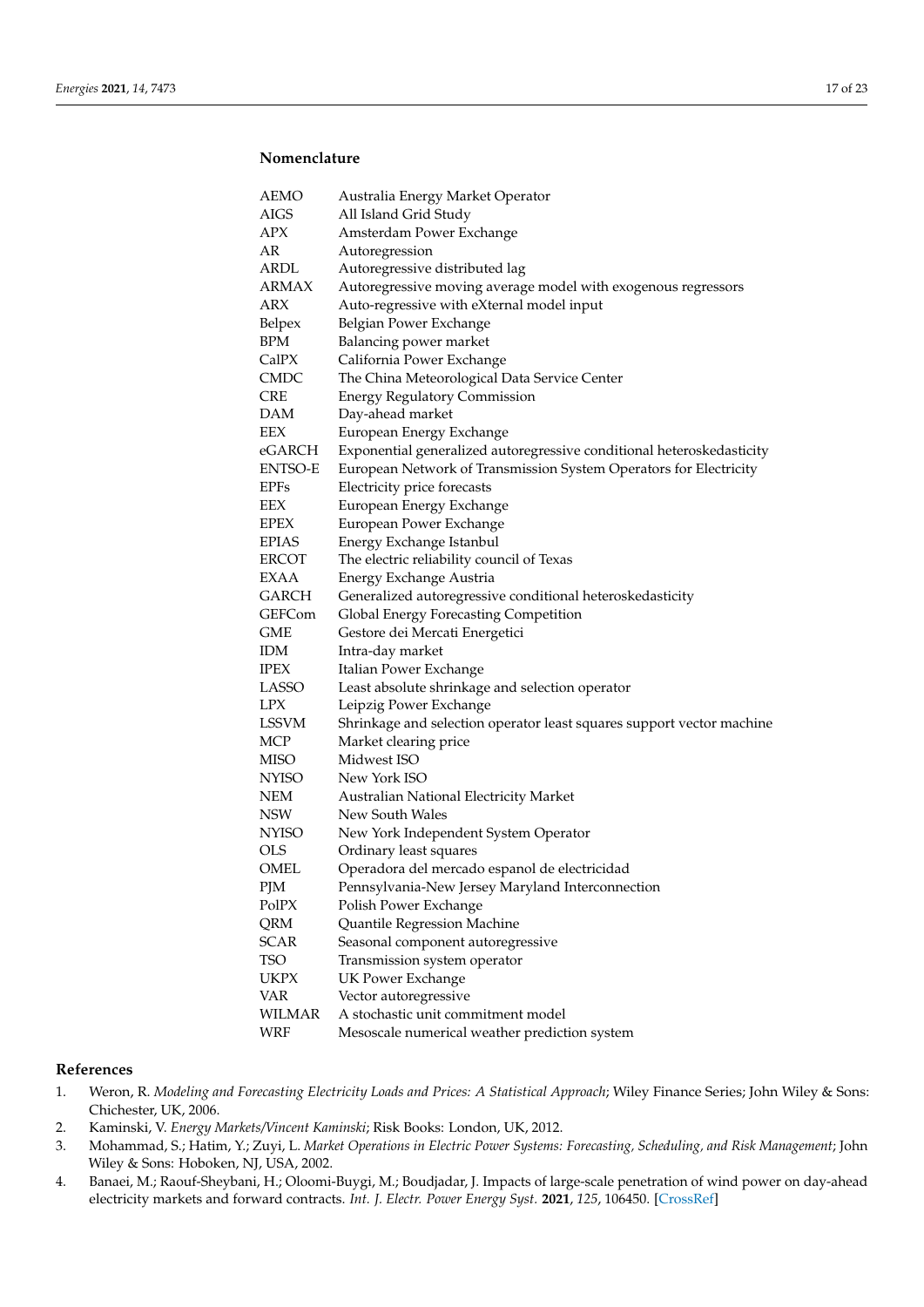- <span id="page-17-0"></span>5. Márquez, F.P.G.; Karyotakis, A.; Papaelias, M. *Renewable Energies: Business Outlook 2050*; Springer: Berlin, Germany, 2018.
- <span id="page-17-1"></span>6. Salam, R.A.; Amber, K.P.; Ratyal, N.I.; Alam, M.; Akram, N.; Muñoz, C.Q.G.; Márquez, F.P.G. An Overview on Energy and Development of Energy Integration in Major South Asian Countries: The Building Sector. *Energies* **2020**, *13*, 5776. [\[CrossRef\]](http://doi.org/10.3390/en13215776)
- <span id="page-17-2"></span>7. Dey, B.; Márquez, F.P.G.; Basak, S.K. Smart Energy Management of Residential Microgrid System by a Novel Hybrid MG-WOSCACSA Algorithm. *Energies* **2020**, *13*, 3500. [\[CrossRef\]](http://doi.org/10.3390/en13133500)
- <span id="page-17-3"></span>8. Dey, B.; Raj, S.; Mahapatra, S.; Márquez, F.P.G. Optimal scheduling of distributed energy resources in microgrid systems based on electricity market pricing strategies by a novel hybrid optimization technique. *Int. J. Electr. Power Energy Syst.* **2022**, *134*, 107419. [\[CrossRef\]](http://doi.org/10.1016/j.ijepes.2021.107419)
- <span id="page-17-4"></span>9. Bunn, D.W. *Modelling Prices in Competitive Electricity Markets*; Wiley Finance Series; John Wiley & Sons: London, UK, 2004.
- <span id="page-17-5"></span>10. Eydeland, A.; Wolyniec, K. *Energy and Power Risk Management: New Developments in Modeling, Pricing, and Hedging*; John Wiley & Sons: Hoboken, NJ, USA, 2003.
- <span id="page-17-6"></span>11. Singh, S.; Fozdar, M.; Malik, H.; Fernández Moreno, M.D.V.; García Márquez, F.P. Influence of Wind Power on Modeling of Bidding Strategy in a Promising Power Market with a Modified Gravitational Search Algo-rithm. *Appl. Sci.* **2021**, *11*, 4438. [\[CrossRef\]](http://doi.org/10.3390/app11104438)
- <span id="page-17-7"></span>12. Golmohamadi, H.; Asadi, A. A multi-stage stochastic energy management of responsive irrigation pumps in dynamic electricity markets. *Appl. Energy* **2020**, *265*, 114804. [\[CrossRef\]](http://doi.org/10.1016/j.apenergy.2020.114804)
- <span id="page-17-8"></span>13. Qian, Z.; Pei, Y.; Zareipour, H.; Chen, N. A review and discussion of decomposition-based hybrid models for wind energy forecasting applications. *Appl. Energy* **2019**, *235*, 939–953. [\[CrossRef\]](http://doi.org/10.1016/j.apenergy.2018.10.080)
- <span id="page-17-9"></span>14. Albadi, M.; El-Saadany, E. A summary of demand response in electricity markets. *Electr. Power Syst. Res.* **2008**, *78*, 1989–1996. [\[CrossRef\]](http://doi.org/10.1016/j.epsr.2008.04.002)
- <span id="page-17-10"></span>15. Soloviova, M.; Vargiolu, T. Efficient representation of supply and demand curves on day-ahead electricity markets. *J. Energy Mark.* **2021**, 14. [\[CrossRef\]](http://doi.org/10.21314/jem.2020.218)
- <span id="page-17-11"></span>16. Oskouei, M.Z.; Mirzaei, M.A.; Mohammadi-Ivatloo, B.; Shafiee, M.; Marzband, M.; Anvari-Moghaddam, A. A hybrid robuststochastic approach to evaluate the profit of a multi-energy retailer in tri-layer energy markets. *Energy* **2021**, *214*, 118948. [\[CrossRef\]](http://doi.org/10.1016/j.energy.2020.118948)
- <span id="page-17-12"></span>17. Grimm, V.; Rückel, B.; Sölch, C.; Zöttl, G. The impact of market design on transmission and generation investment in electricity markets. *Energy Econ.* **2021**, *93*, 104934. [\[CrossRef\]](http://doi.org/10.1016/j.eneco.2020.104934)
- <span id="page-17-13"></span>18. Elsisi, M.; Bazmohammadi, N.; Guerrero, J.M.; Ebrahim, M.A. Energy management of controllable loads in multi-area power systems with wind power penetration based on new supervisor fuzzy nonlinear sliding mode control. *Energy* **2021**, *221*, 119867. [\[CrossRef\]](http://doi.org/10.1016/j.energy.2021.119867)
- <span id="page-17-14"></span>19. Basit, A.; Hansen, A.D.; Sørensen, P.E.; Giannopoulos, G. Real-time impact of power balancing on power system operation with large scale integration of wind power. *J. Mod. Power Syst. Clean Energy* **2015**, *5*, 202–210. [\[CrossRef\]](http://doi.org/10.1007/s40565-015-0163-6)
- <span id="page-17-15"></span>20. Elsisi, M.; Soliman, M. Optimal design of robust resilient automatic voltage regulators. *ISA Trans.* **2021**, *108*, 257–268. [\[CrossRef\]](http://doi.org/10.1016/j.isatra.2020.09.003)
- <span id="page-17-16"></span>21. Elsisi, M.; Soliman, M.; Aboelela, M.; Mansour, W. Improving the grid frequency by optimal design of model predictive control with energy storage devices. *Optim. Control. Appl. Methods* **2018**, *39*, 263–280. [\[CrossRef\]](http://doi.org/10.1002/oca.2346)
- <span id="page-17-17"></span>22. Elsisi, M. New variable structure control based on different meta-heuristics algorithms for frequency regulation considering nonlinearities effects. *Int. Trans. Electr. Energy Syst.* **2020**, *30*, 12428. [\[CrossRef\]](http://doi.org/10.1002/2050-7038.12428)
- <span id="page-17-18"></span>23. Elsisi, M. New design of robust PID controller based on meta-heuristic algorithms for wind energy conversion system. *Wind. Energy* **2019**, *23*, 391–403. [\[CrossRef\]](http://doi.org/10.1002/we.2439)
- <span id="page-17-19"></span>24. Lei, M.; Shiyan, L.; Chuanwen, J.; Hongling, L.; Yan, Z. A review on the forecasting of wind speed and generated power. *Renew. Sustain. Energy Rev.* **2009**, *13*, 915–920. [\[CrossRef\]](http://doi.org/10.1016/j.rser.2008.02.002)
- <span id="page-17-20"></span>25. Foley, A.M.; Leahy, P.G.; Marvuglia, A.; McKeogh, E.J. Current methods and advances in forecasting of wind power generation. *Renew. Energy* **2012**, *37*, 1–8. [\[CrossRef\]](http://doi.org/10.1016/j.renene.2011.05.033)
- <span id="page-17-21"></span>26. Al-Yahyai, S.; Charabi, Y.; Gastli, A. Review of the use of Numerical Weather Prediction (NWP) Models for wind energy assessment. *Renew. Sustain. Energy Rev.* **2010**, *14*, 3192–3198. [\[CrossRef\]](http://doi.org/10.1016/j.rser.2010.07.001)
- <span id="page-17-22"></span>27. Peter, Z.; Aaron, P.; Georg, E. *Energy Economics: Theory and Applications (Springer Texts in Business and Economics)*; Springer: Berlin/Heidelberg, Germany, 2017. (In English)
- <span id="page-17-23"></span>28. Ocker, F.; Jaenisch, V. The way towards European electricity intraday auctions—Status quo and future developments. *Energy Policy* **2020**, *145*, 111731. [\[CrossRef\]](http://doi.org/10.1016/j.enpol.2020.111731)
- <span id="page-17-24"></span>29. Chaves-Ávila, J.P.; Fernandes, C. The Spanish intraday market design: A successful solution to balance renewable generation? *Renew. Energy* **2015**, *74*, 422–432. [\[CrossRef\]](http://doi.org/10.1016/j.renene.2014.08.017)
- <span id="page-17-25"></span>30. Maciejowska, K.; Nitka, W.; Weron, T. Enhancing load, wind and solar generation for day-ahead forecasting of electricity prices. *Energy Econ.* **2021**, *99*, 105273. [\[CrossRef\]](http://doi.org/10.1016/j.eneco.2021.105273)
- <span id="page-17-26"></span>31. Gianfreda, A.; Parisio, L.; Pelagatti, M.; Gianfreda, A.; Parisio, L.; Pelagatti, M. The Impact of RES in the Ital-ian Day-Ahead and Balancing Markets. *Energy J.* **2016**, *37*, 161–184. Available online: [https://stanford.idm.oclc.org/login?url=https://search.](https://stanford.idm.oclc.org/login?url=https://search.ebscohost.com/login.aspx?direct=true&site=eds-live&db=edsjsr&AN=edsjsr.26606234) [ebscohost.com/login.aspx?direct=true&site=eds-live&db=edsjsr&AN=edsjsr.26606234](https://stanford.idm.oclc.org/login?url=https://search.ebscohost.com/login.aspx?direct=true&site=eds-live&db=edsjsr&AN=edsjsr.26606234) (accessed on 1 October 2021).
- <span id="page-17-27"></span>32. Koch, C.; Hirth, L. Short-term electricity trading for system balancing: An empirical analysis of the role of intraday trading in balancing Germany's electricity system. *Renew. Sustain. Energy Rev.* **2019**, *113*, 109275. [\[CrossRef\]](http://doi.org/10.1016/j.rser.2019.109275)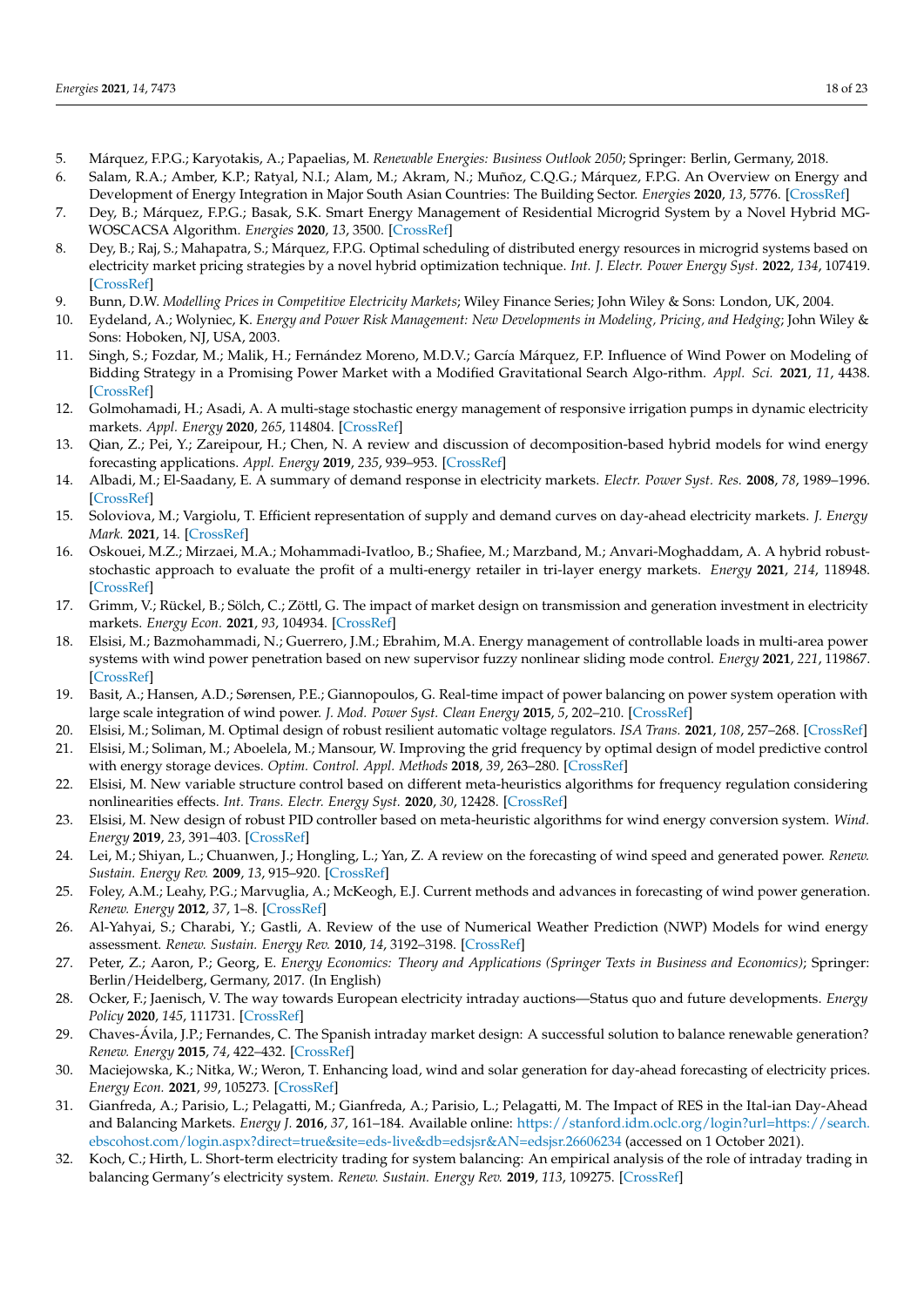- <span id="page-18-0"></span>33. Girish, G. Spot electricity price forecasting in Indian electricity market using autoregressive-GARCH models. *Energy Strat. Rev.* **2016**, *11–12*, 52–57. [\[CrossRef\]](http://doi.org/10.1016/j.esr.2016.06.005)
- <span id="page-18-1"></span>34. Day ahead Market Web Application, Used Guide. 2016. Available online: [https://www.epias.com.tr/wp-content/uploads/2017](https://www.epias.com.tr/wp-content/uploads/2017/09/ENG-DAM-User-Guide_vol_5.pdf) [/09/ENG-DAM-User-Guide\\_vol\\_5.pdf](https://www.epias.com.tr/wp-content/uploads/2017/09/ENG-DAM-User-Guide_vol_5.pdf) (accessed on 27 September 2021).
- <span id="page-18-2"></span>35. EPİAŞ. Day-ahead Market. EPİAŞ. Available online: <https://www.epias.com.tr/en/day-ahead-market/introduction/> (accessed on 27 September 2021).
- <span id="page-18-3"></span>36. Green, R. Electricity liberalisation in Europe—How competitive will it be? *Energy Policy* **2006**, *34*, 2532–2541. [\[CrossRef\]](http://doi.org/10.1016/j.enpol.2004.08.016)
- <span id="page-18-4"></span>37. Moreno, B.; López, A.J.; García-Álvarez, M.T. The electricity prices in the European Union. The role of renewable energies and regulatory electric market reforms. *Energy* **2012**, *48*, 307–313. [\[CrossRef\]](http://doi.org/10.1016/j.energy.2012.06.059)
- <span id="page-18-5"></span>38. Weber, C. Adequate intraday market design to enable the integration of wind energy into the European power systems. *Energy Policy* **2010**, *38*, 3155–3163. [\[CrossRef\]](http://doi.org/10.1016/j.enpol.2009.07.040)
- <span id="page-18-6"></span>39. EPÍAŞ. Intra-Day Market. EPÍAŞ. Available online: <https://www.epias.com.tr/en/intra-day-market/introduction/> (accessed on 27 September 2021).
- <span id="page-18-7"></span>40. Hagemann, S.; Weber, C. *An Empirical Analysis of Liquidity and Its Determinants in the German Intraday Market for Electricity*; EWL Working Paper No. 17/2013; University of Duisburg-Essen: Duisburg, Germany, 2013. [\[CrossRef\]](http://doi.org/10.2139/ssrn.2349565)
- <span id="page-18-8"></span>41. Le, H.L.; Ilea, V.; Bovo, C. Integrated European intra-day electricity market: Rules, modeling and analysis. *Appl. Energy* **2019**, *238*, 258–273. [\[CrossRef\]](http://doi.org/10.1016/j.apenergy.2018.12.073)
- <span id="page-18-9"></span>42. Hu, X.; Jaraitė, J.; Kažukauskas, A. The effects of wind power on electricity markets: A case study of the Swedish intraday market. *Energy Econ.* **2021**, *96*, 105159. [\[CrossRef\]](http://doi.org/10.1016/j.eneco.2021.105159)
- <span id="page-18-10"></span>43. Dinler, A. Reducing balancing cost of a wind power plant by deep learning in market data: A case study for Turkey. *Appl. Energy* **2021**, *289*, 116728. [\[CrossRef\]](http://doi.org/10.1016/j.apenergy.2021.116728)
- <span id="page-18-11"></span>44. Dey, B.; Bhattacharyya, B.; Márquez, F.P.G. A hybrid optimization-based approach to solve environment constrained economic dispatch problem on microgrid system. *J. Clean. Prod.* **2021**, *307*, 127196. [\[CrossRef\]](http://doi.org/10.1016/j.jclepro.2021.127196)
- <span id="page-18-12"></span>45. EPİAS. Balancing Market. Available online: <https://www.epias.com.tr/genel-esaslar/> (accessed on 27 September 2021).
- <span id="page-18-13"></span>46. Vandezande, L.; Meeus, L.; Belmans, R.; Saguan, M.; Glachant, J.-M. Well-functioning balancing markets: A prerequisite for wind power integration. *Energy Policy* **2010**, *38*, 3146–3154. [\[CrossRef\]](http://doi.org/10.1016/j.enpol.2009.07.034)
- <span id="page-18-14"></span>47. Anbazhagan, S.; Kumarappan, N. Day-Ahead Deregulated Electricity Market Price Forecasting Using Recurrent Neural Network. *IEEE Syst. J.* **2012**, *7*, 866–872. [\[CrossRef\]](http://doi.org/10.1109/JSYST.2012.2225733)
- <span id="page-18-15"></span>48. Singhal, D.; Swarup, S. Electricity price forecasting using artificial neural networks. *Int. J. Electr. Power Energy Syst.* **2011**, *33*, 550–555. [\[CrossRef\]](http://doi.org/10.1016/j.ijepes.2010.12.009)
- <span id="page-18-16"></span>49. Chan, S.-C.; Tsui, K.M.; Wu, H.C.; Hou, Y.; Wu, Y.C.; Wu, F.F. Load/Price Forecasting and Managing Demand Response for Smart Grids: Methodologies and Challenges. *IEEE Signal Process. Mag.* **2012**, *29*, 68–85. [\[CrossRef\]](http://doi.org/10.1109/MSP.2012.2186531)
- <span id="page-18-17"></span>50. Kalay, O. Electricity Load and Price Forecasting of Turkish Electricity Markets. Master's Thesis, Middle East Technical University, Ankara, Turkey, 2018.
- <span id="page-18-18"></span>51. Tashpulatov, S. Estimating the volatility of electricity prices: The case of the England and Wales wholesale electricity market. *Energy Policy* **2013**, *60*, 81–90. [\[CrossRef\]](http://doi.org/10.1016/j.enpol.2013.04.045)
- <span id="page-18-19"></span>52. Hellström, J.; Lundgren, J.; Yu, H. Why do electricity prices jump? Empirical evidence from the Nordic electricity market. *Energy Econ.* **2012**, *34*, 1774–1781. [\[CrossRef\]](http://doi.org/10.1016/j.eneco.2012.07.006)
- <span id="page-18-20"></span>53. Weron, R.; Zator, M. Revisiting the relationship between spot and futures prices in the Nord Pool electricity market. *Energy Econ.* **2014**, *44*, 178–190. [\[CrossRef\]](http://doi.org/10.1016/j.eneco.2014.03.007)
- <span id="page-18-21"></span>54. Philpott, A.; Read, G.; Batstone, S.; Miller, A. The New Zealand Electricity Market: Challenges of a Renewable Energy System. *IEEE Power Energy Mag.* **2019**, *17*, 43–52. [\[CrossRef\]](http://doi.org/10.1109/MPE.2018.2871705)
- <span id="page-18-22"></span>55. Karabiber, O.A.; Xydis, G. Electricity Price Forecasting in the Danish Day-Ahead Market Using the TBATS, ANN and ARIMA Methods. *Energies* **2019**, *12*, 928. [\[CrossRef\]](http://doi.org/10.3390/en12050928)
- <span id="page-18-23"></span>56. Su, W. The Role of Customers in the U.S. Electricity Market: Past, Present and Future. *Electr. J.* **2014**, *27*, 112–125. [\[CrossRef\]](http://doi.org/10.1016/j.tej.2014.07.006)
- <span id="page-18-24"></span>57. Olsson, M.; Perninge, M.; Söder, L. Modeling real-time balancing power demands in wind power systems using stochastic differential equations. *Electr. Power Syst. Res.* **2010**, *80*, 966–974. [\[CrossRef\]](http://doi.org/10.1016/j.epsr.2010.01.004)
- <span id="page-18-25"></span>58. Fan, S.; Chen, L. Short-Term Load Forecasting Based on an Adaptive Hybrid Method. *IEEE Trans. Power Syst.* **2006**, *21*, 392–401. [\[CrossRef\]](http://doi.org/10.1109/TPWRS.2005.860944)
- <span id="page-18-26"></span>59. Ranaweera, D.K.; Karady, G.G.; Farmer, R.G. Economic impact analysis of load forecasting. *IEEE Trans. Power Syst.* **1997**, *12*, 1388–1392. [\[CrossRef\]](http://doi.org/10.1109/59.630486)
- <span id="page-18-27"></span>60. Abu-El-Magd, M.A.; Sinha, N.K. Short-Term Load Demand Modeling and Forecasting: A Review. *IEEE Trans. Syst. Man Cybern.* **1982**, *12*, 370–382. [\[CrossRef\]](http://doi.org/10.1109/TSMC.1982.4308827)
- <span id="page-18-28"></span>61. Moghram, I.; Rahman, S. Analysis and evaluation of five short-term load forecasting techniques. *IEEE Trans. Power Syst.* **1989**, *4*, 1484–1491. [\[CrossRef\]](http://doi.org/10.1109/59.41700)
- <span id="page-18-29"></span>62. Amjady, N. Short-Term Bus Load Forecasting of Power Systems by a New Hybrid Method. *IEEE Trans. Power Syst.* **2007**, *22*, 333–341. [\[CrossRef\]](http://doi.org/10.1109/TPWRS.2006.889130)
- <span id="page-18-30"></span>63. Yun, Z.; Quan, Z.; Caixin, S.; Shaolan, L.; Yuming, L.; Yang, S. RBF Neural Network and ANFIS-Based Short-Term Load Forecasting Approach in Real-Time Price Environment. *IEEE Trans. Power Syst.* **2008**, *23*, 853–858. [\[CrossRef\]](http://doi.org/10.1109/tpwrs.2008.922249)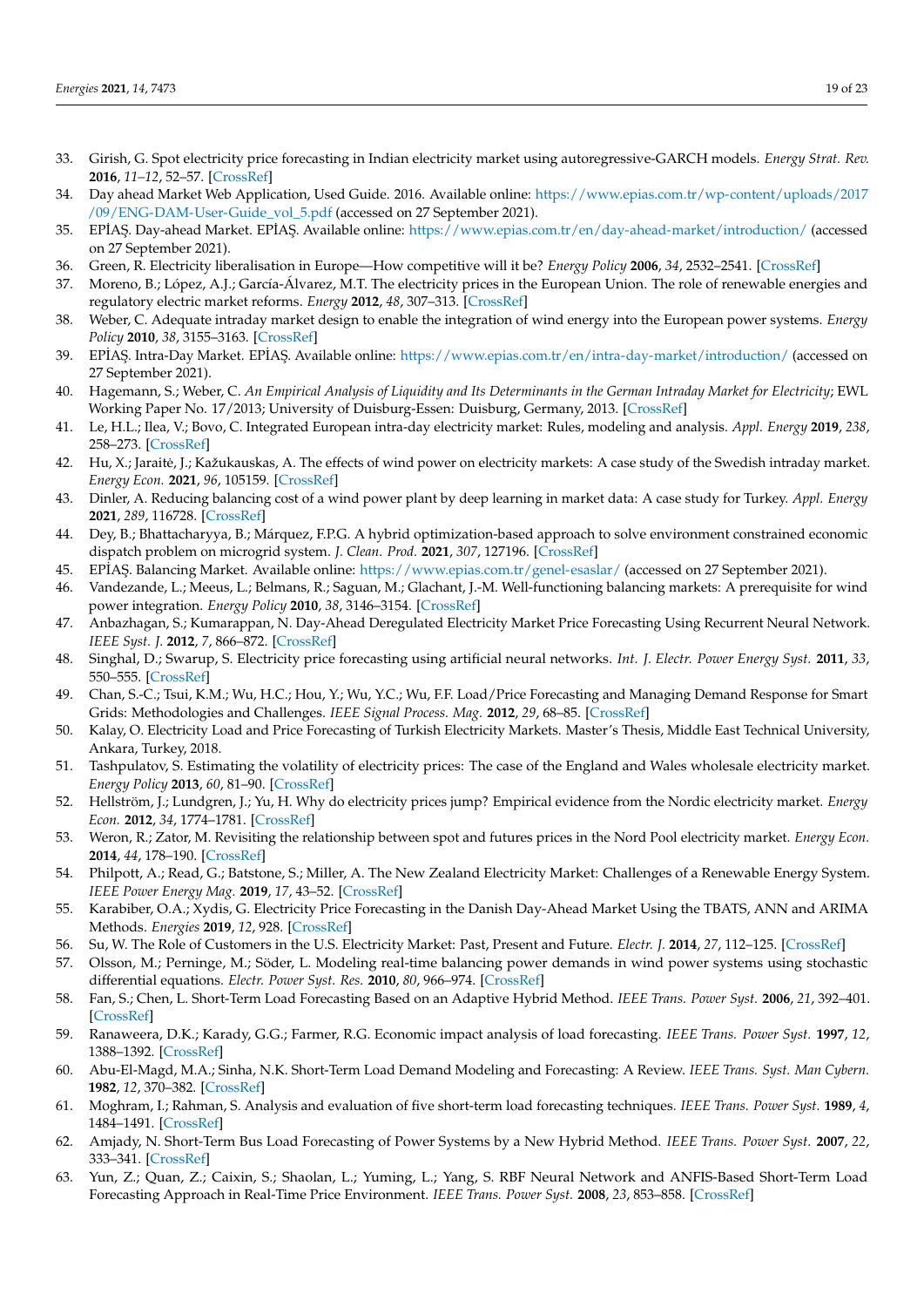- <span id="page-19-0"></span>64. Cerjan, M.; Krzelj, I.; Vidak, M.; Delimar, M. A literature review with statistical analysis of electricity price forecasting methods. In Proceedings of the Eurocon 2013, Zagreb, Croatia, 1–4 July 2013; pp. 756–763.
- <span id="page-19-1"></span>65. Clò, S.; Cataldi, A.; Zoppoli, P. The merit-order effect in the Italian power market: The impact of solar and wind generation on national wholesale electricity prices. *Energy Policy* **2015**, *77*, 79–88. [\[CrossRef\]](http://doi.org/10.1016/j.enpol.2014.11.038)
- <span id="page-19-2"></span>66. Woo, C.; Moore, J.; Schneiderman, B.; Ho, T.; Olson, A.; Alagappan, L.; Chawla, K.; Toyama, N.; Zarnikau, J. Merit-order effects of renewable energy and price divergence in California's day-ahead and real-time electricity markets. *Energy Policy* **2016**, *92*, 299–312. [\[CrossRef\]](http://doi.org/10.1016/j.enpol.2016.02.023)
- <span id="page-19-3"></span>67. Cludius, J.; Forrest, S.; MacGill, I. Distributional effects of the Australian Renewable Energy Target (RET) through wholesale and retail electricity price impacts. *Energy Policy* **2014**, *71*, 40–51. [\[CrossRef\]](http://doi.org/10.1016/j.enpol.2014.04.008)
- <span id="page-19-4"></span>68. Cludius, J.; Hermann, H.; Matthes, F.C.; Graichen, V. The merit order effect of wind and photovoltaic electricity generation in Germany 2008–2016: Estimation and distributional implications. *Energy Econ.* **2014**, *44*, 302–313. [\[CrossRef\]](http://doi.org/10.1016/j.eneco.2014.04.020)
- <span id="page-19-5"></span>69. Csereklyei, Z.; Qu, S.; Ancev, T. The effect of wind and solar power generation on wholesale electricity prices in Australia. *Energy Policy* **2019**, *131*, 358–369. [\[CrossRef\]](http://doi.org/10.1016/j.enpol.2019.04.007)
- <span id="page-19-6"></span>70. Forrest, S.; MacGill, I. Assessing the impact of wind generation on wholesale prices and generator dispatch in the Australian National Electricity Market. *Energy Policy* **2013**, *59*, 120–132. [\[CrossRef\]](http://doi.org/10.1016/j.enpol.2013.02.026)
- <span id="page-19-7"></span>71. Maciejowska, K. Assessing the impact of renewable energy sources on the electricity price level and variability—A quantile regression approach. *Energy Econ.* **2020**, *85*, 104532. [\[CrossRef\]](http://doi.org/10.1016/j.eneco.2019.104532)
- <span id="page-19-8"></span>72. Westgaard, S.; Fleten, S.-E.; Negash, A.; Botterud, A.; Bogaard, K.; Verling, T.H. Performing price scenario analysis and stress testing using quantile regression: A case study of the Californian electricity market. *Energy* **2021**, *214*, 118796. [\[CrossRef\]](http://doi.org/10.1016/j.energy.2020.118796)
- <span id="page-19-9"></span>73. Spodniak, P.; Ollikka, K.; Honkapuro, S. The impact of wind power and electricity demand on the relevance of different short-term electricity markets: The Nordic case. *Appl. Energy* **2021**, *283*, 116063. [\[CrossRef\]](http://doi.org/10.1016/j.apenergy.2020.116063)
- <span id="page-19-10"></span>74. Ketterer, J.C. The impact of wind power generation on the electricity price in Germany. *Energy Econ.* **2014**, *44*, 270–280. [\[CrossRef\]](http://doi.org/10.1016/j.eneco.2014.04.003)
- <span id="page-19-11"></span>75. Kyritsis, E.; Andersson, J.; Serletis, A. Electricity prices, large-scale renewable integration, and policy implications. *Energy Policy* **2017**, *101*, 550–560. [\[CrossRef\]](http://doi.org/10.1016/j.enpol.2016.11.014)
- <span id="page-19-12"></span>76. Mwampashi, M.M.; Nikitopoulos, C.S.; Konstandatos, O.; Rai, A. Wind generation and the dynamics of electricity prices in Australia. *Energy Econ.* **2021**, *103*, 105547. [\[CrossRef\]](http://doi.org/10.1016/j.eneco.2021.105547)
- <span id="page-19-13"></span>77. Pape, C.; Hagemann, S.; Weber, C. Are fundamentals enough? Explaining price variations in the German day-ahead and intraday power market. *Energy Econ.* **2016**, *54*, 376–387. [\[CrossRef\]](http://doi.org/10.1016/j.eneco.2015.12.013)
- <span id="page-19-14"></span>78. Maciejowska, K.; Nitka, W.; Weron, T. Day-Ahead vs. Intraday—Forecasting the Price Spread to Maximize Economic Benefits. *Energies* **2019**, *12*, 631. [\[CrossRef\]](http://doi.org/10.3390/en12040631)
- <span id="page-19-15"></span>79. Nowotarski, J.; Raviv, E.; Trueck, S.; Weron, R. An empirical comparison of alternative schemes for combining electricity spot price forecasts. *Energy Econ.* **2014**, *46*, 395–412. [\[CrossRef\]](http://doi.org/10.1016/j.eneco.2014.07.014)
- <span id="page-19-16"></span>80. Paraschiv, F.; Erni, D.; Pietsch, R. The impact of renewable energies on EEX day-ahead electricity prices. *Energy Policy* **2014**, *73*, 196–210. [\[CrossRef\]](http://doi.org/10.1016/j.enpol.2014.05.004)
- <span id="page-19-17"></span>81. Marcjasz, G.; Serafin, T.; Weron, R. Selection of Calibration Windows for Day-Ahead Electricity Price Forecasting. *Energies* **2018**, *11*, 2364. [\[CrossRef\]](http://doi.org/10.3390/en11092364)
- <span id="page-19-18"></span>82. Uniejewski, B.; Nowotarski, J.; Weron, R. Automated Variable Selection and Shrinkage for Day-Ahead Electricity Price Forecasting. *Energies* **2016**, *9*, 621. [\[CrossRef\]](http://doi.org/10.3390/en9080621)
- <span id="page-19-19"></span>83. Uniejewski, B.; Weron, R. Efficient Forecasting of Electricity Spot Prices with Expert and LASSO Models. *Energies* **2018**, *11*, 2039. [\[CrossRef\]](http://doi.org/10.3390/en11082039)
- <span id="page-19-27"></span>84. Uniejewski, B.; Marcjasz, G.; Weron, R. Understanding intraday electricity markets: Variable selection and very short-term price forecasting using LASSO. *Int. J. Forecast.* **2019**, *35*, 1533–1547. [\[CrossRef\]](http://doi.org/10.1016/j.ijforecast.2019.02.001)
- <span id="page-19-20"></span>85. Ziel, F. Forecasting Electricity Spot Prices Using Lasso: On Capturing the Autoregressive Intraday Structure. *IEEE Trans. Power Syst.* **2016**, *31*, 4977–4987. [\[CrossRef\]](http://doi.org/10.1109/TPWRS.2016.2521545)
- <span id="page-19-21"></span>86. Uniejewski, B.; Marcjasz, G.; Weron, R. On the importance of the long-term seasonal component in day-ahead electricity price forecasting. *Energy Econ.* **2019**, *79*, 171–182. [\[CrossRef\]](http://doi.org/10.1016/j.eneco.2018.02.007)
- <span id="page-19-22"></span>87. Ziel, F.; Weron, R. Day-ahead electricity price forecasting with high-dimensional structures: Univariate vs. multivariate modeling frameworks. *Energy Econ.* **2018**, *70*, 396–420. [\[CrossRef\]](http://doi.org/10.1016/j.eneco.2017.12.016)
- <span id="page-19-23"></span>88. Gürtler, M.; Paulsen, T. The effect of wind and solar power forecasts on day-ahead and intraday electricity prices in Germany. *Energy Econ.* **2018**, *75*, 150–162. [\[CrossRef\]](http://doi.org/10.1016/j.eneco.2018.07.006)
- <span id="page-19-24"></span>89. Serafin, T.; Uniejewski, B.; Weron, R. Averaging Predictive Distributions Across Calibration Windows for Day-Ahead Electricity Price Forecasting. *Energies* **2019**, *12*, 2561. [\[CrossRef\]](http://doi.org/10.3390/en12132561)
- <span id="page-19-25"></span>90. Ziel, F.; Steinert, R. Probabilistic mid- and long-term electricity price forecasting. *Renew. Sustain. Energy Rev.* **2018**, *94*, 251–266. [\[CrossRef\]](http://doi.org/10.1016/j.rser.2018.05.038)
- <span id="page-19-26"></span>91. Hubicka, K.; Marcjasz, G.; Weron, R. A Note on Averaging Day-Ahead Electricity Price Forecasts Across Calibration Windows. *IEEE Trans. Sustain. Energy* **2019**, *10*, 321–323. [\[CrossRef\]](http://doi.org/10.1109/TSTE.2018.2869557)
- <span id="page-19-28"></span>92. Tibshirani, R. Regression Shrinkage and Selection Via the Lasso. *J. R. Stat. Soc. Ser. B* **1996**, *58*, 267–288. [\[CrossRef\]](http://doi.org/10.1111/j.2517-6161.1996.tb02080.x)
- <span id="page-19-29"></span>93. Raviv, E.; Bouwman, K.E.; van Dijk, D. Forecasting day-ahead electricity prices: Utilizing hourly prices. *Energy Econ.* **2015**, *50*, 227–239. [\[CrossRef\]](http://doi.org/10.1016/j.eneco.2015.05.014)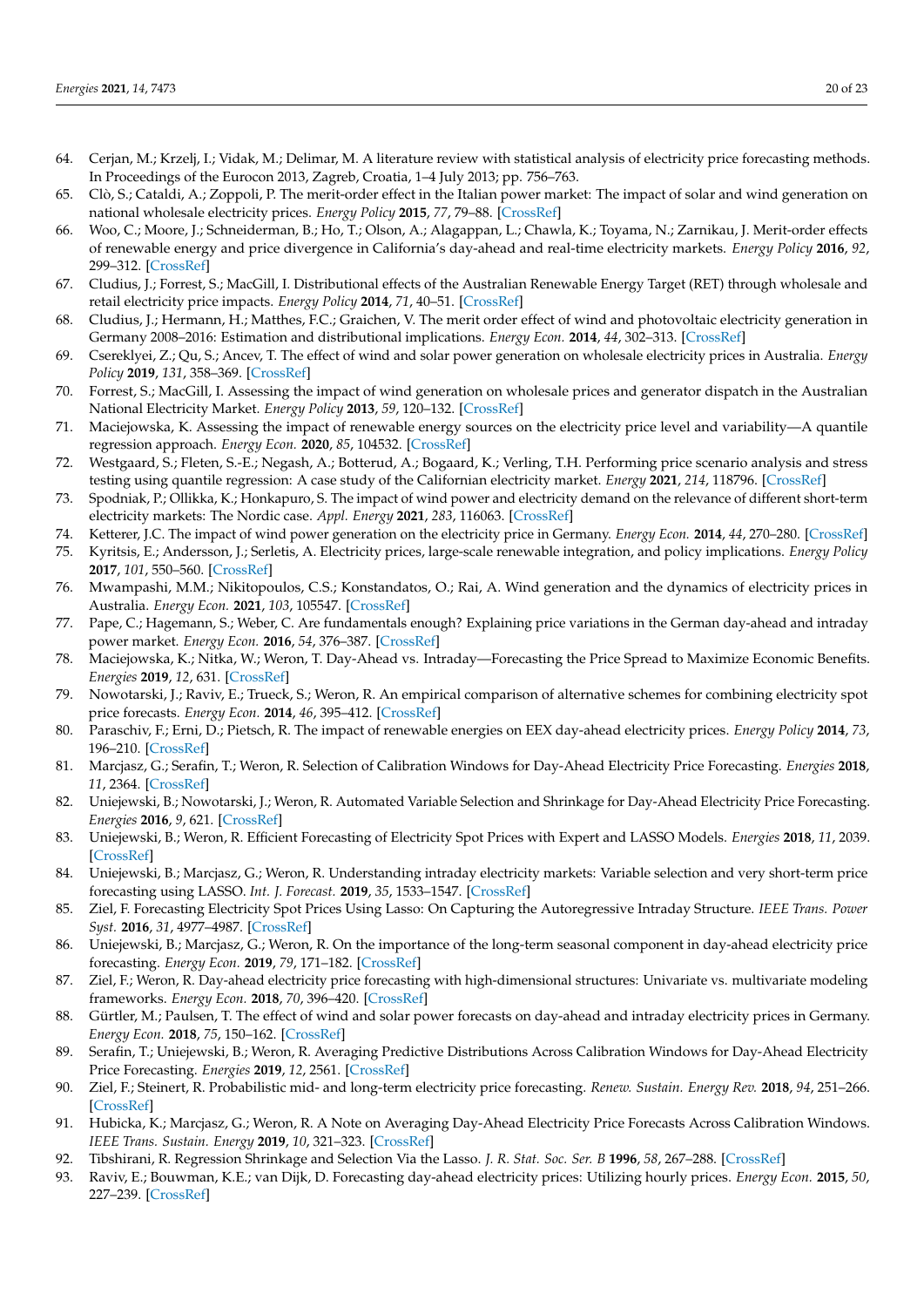- <span id="page-20-0"></span>94. Nowotarski, J.; Weron, R. On the importance of the long-term seasonal component in day-ahead electricity price forecasting. *Energy Econ.* **2016**, *57*, 228–235. [\[CrossRef\]](http://doi.org/10.1016/j.eneco.2016.05.009)
- <span id="page-20-1"></span>95. Swider, D.J.; Weber, C. Extended ARMA models for estimating price developments on day-ahead electricity markets. *Electr. Power Syst. Res.* **2007**, *77*, 583–593. [\[CrossRef\]](http://doi.org/10.1016/j.epsr.2006.05.013)
- 96. Worthington, A.; Kay-Spratley, A.; Higgs, H. Transmission of prices and price volatility in Australian electricity spot markets: A multivariate GARCH analysis. *Energy Econ.* **2005**, *27*, 337–350. [\[CrossRef\]](http://doi.org/10.1016/j.eneco.2003.11.002)
- 97. Higgs, H.; Lien, G.; Worthington, A.C. Australian evidence on the role of interregional flows, production capacity, and generation mix in wholesale electricity prices and price volatility. *Econ. Anal. Policy* **2015**, *48*, 172–181. [\[CrossRef\]](http://doi.org/10.1016/j.eap.2015.11.008)
- <span id="page-20-2"></span>98. Han, L.; Kordzakhia, N.; Trück, S. Volatility spillovers in Australian electricity markets. *Energy Econ.* **2020**, *90*, 104782. [\[CrossRef\]](http://doi.org/10.1016/j.eneco.2020.104782)
- <span id="page-20-3"></span>99. Nelson, D.B. Conditional Heteroskedasticity in Asset Returns: A New Approach. *Econom. J. Econom. Soc.* **1991**, *59*, 347. [\[CrossRef\]](http://doi.org/10.2307/2938260)
- <span id="page-20-4"></span>100. Bordignon, S.; Bunn, D.W.; Lisi, F.; Nan, F. Combining day-ahead forecasts for British electricity prices. *Energy Econ.* **2013**, *35*, 88–103. [\[CrossRef\]](http://doi.org/10.1016/j.eneco.2011.12.001)
- <span id="page-20-5"></span>101. Bhatia, K.; Mittal, R.; Varanasi, J.; Tripathi, M. An ensemble approach for electricity price forecasting in markets with renewable energy resources. *Util. Policy* **2021**, *70*, 101185. [\[CrossRef\]](http://doi.org/10.1016/j.jup.2021.101185)
- <span id="page-20-6"></span>102. Li, W.; Becker, D.M. Day-ahead electricity price prediction applying hybrid models of LSTM-based deep learning methods and feature selection algorithms under consideration of market coupling. *Energy* **2021**, *237*, 121543. [\[CrossRef\]](http://doi.org/10.1016/j.energy.2021.121543)
- <span id="page-20-7"></span>103. Yang, H.; Schell, K.R. Real-time electricity price forecasting of wind farms with deep neural network transfer learning and hybrid datasets. *Appl. Energy* **2021**, *299*, 117242. [\[CrossRef\]](http://doi.org/10.1016/j.apenergy.2021.117242)
- <span id="page-20-8"></span>104. May, E.C.; Bassam, A.; Ricalde, L.J.; Soberanis, M.E.; Oubram, O.; Tzuc, O.M.; Alanis, A.Y.; Livas-García, A. Global sensitivity analysis for a real-time electricity market forecast by a machine learning approach: A case study of Mexico. *Int. J. Electr. Power Energy Syst.* **2022**, *135*, 107505. [\[CrossRef\]](http://doi.org/10.1016/j.ijepes.2021.107505)
- <span id="page-20-9"></span>105. Yang, H.; Schell, K.R. GHTnet: Tri-Branch deep learning network for real-time electricity price forecasting. *Energy* **2022**, *238*, 122052. [\[CrossRef\]](http://doi.org/10.1016/j.energy.2021.122052)
- <span id="page-20-10"></span>106. Bublitz, A.; Keles, D.; Fichtner, W. An analysis of the decline of electricity spot prices in Europe: Who is to blame? *Energy Policy* **2017**, *107*, 323–336. [\[CrossRef\]](http://doi.org/10.1016/j.enpol.2017.04.034)
- <span id="page-20-11"></span>107. Nowotarski, J.; Weron, R. Recent advances in electricity price forecasting: A review of probabilistic forecasting. *Renew. Sustain. Energy Rev.* **2018**, *81*, 1548–1568. [\[CrossRef\]](http://doi.org/10.1016/j.rser.2017.05.234)
- <span id="page-20-12"></span>108. Weron, R. Electricity price forecasting: A review of the state-of-the-art with a look into the future. *Int. J. Forecast.* **2014**, *30*, 1030–1081. [\[CrossRef\]](http://doi.org/10.1016/j.ijforecast.2014.08.008)
- <span id="page-20-13"></span>109. Osório, G.; Matias, J.; Catalão, J.P.S. Short-term wind power forecasting using adaptive neuro-fuzzy inference system combined with evolutionary particle swarm optimization, wavelet transform and mutual information. *Renew. Energy* **2015**, *75*, 301–307. [\[CrossRef\]](http://doi.org/10.1016/j.renene.2014.09.058)
- <span id="page-20-14"></span>110. Zhang, J.; Tan, Z.; Yang, S. Day-ahead electricity price forecasting by a new hybrid method. *Comput. Ind. Eng.* **2012**, *63*, 695–701. [\[CrossRef\]](http://doi.org/10.1016/j.cie.2012.03.016)
- <span id="page-20-15"></span>111. Amjady, N. Day-Ahead Price Forecasting of Electricity Markets by a New Fuzzy Neural Network. *IEEE Trans. Power Syst.* **2006**, *21*, 887–896. [\[CrossRef\]](http://doi.org/10.1109/TPWRS.2006.873409)
- <span id="page-20-16"></span>112. Lago, J.; Marcjasz, G.; De Schutter, B.; Weron, R. Forecasting day-ahead electricity prices: A review of state-of-the-art algorithms, best practices and an open-access benchmark. *Appl. Energy* **2021**, *293*, 116983. [\[CrossRef\]](http://doi.org/10.1016/j.apenergy.2021.116983)
- <span id="page-20-17"></span>113. Chang, Z.; Zhang, Y.; Chen, W. Electricity price prediction based on hybrid model of adam optimized LSTM neural network and wavelet transform. *Energy* **2019**, *187*, 115804. [\[CrossRef\]](http://doi.org/10.1016/j.energy.2019.07.134)
- <span id="page-20-21"></span>114. Nazar, M.S.; Fard, A.E.; Heidari, A.; Shafie-Khah, M.; Catalão, J.P. Hybrid model using three-stage algorithm for simultaneous load and price forecasting. *Electr. Power Syst. Res.* **2018**, *165*, 214–228. [\[CrossRef\]](http://doi.org/10.1016/j.epsr.2018.09.004)
- <span id="page-20-23"></span>115. Yang, Z.; Ce, L.; Lian, L. Electricity price forecasting by a hybrid model, combining wavelet transform, ARMA and kernel-based extreme learning machine methods. *Appl. Energy* **2017**, *190*, 291–305. [\[CrossRef\]](http://doi.org/10.1016/j.apenergy.2016.12.130)
- <span id="page-20-22"></span>116. Olamaee, J.; Mohammadi, M.; Noruzi, A.; Hosseini, S.M.H. Day-ahead price forecasting based on hybrid prediction model. *Complex.* **2016**, *21*, 156–164. [\[CrossRef\]](http://doi.org/10.1002/cplx.21792)
- 117. Singh, N.; Mohanty, S.R.; Shukla, R.D. Short term electricity price forecast based on environmentally adapted generalized neuron. *Energy* **2017**, *125*, 127–139. [\[CrossRef\]](http://doi.org/10.1016/j.energy.2017.02.094)
- <span id="page-20-19"></span>118. Bento, P.; Pombo, J.; Calado, M.D.R.; Mariano, S.J.P.S. A bat optimized neural network and wavelet transform approach for short-term price forecasting. *Appl. Energy* **2018**, *210*, 88–97. [\[CrossRef\]](http://doi.org/10.1016/j.apenergy.2017.10.058)
- 119. Peter, S.E.; Raglend, I.J. Sequential wavelet-ANN with embedded ANN-PSO hybrid electricity price forecasting model for Indian energy exchange. *Neural Comput. Appl.* **2016**, *28*, 2277–2292. [\[CrossRef\]](http://doi.org/10.1007/s00521-015-2141-3)
- 120. Anamika; Peesapati, R.; Kumar, N. Electricity Price Forecasting and Classification Through Wavelet–Dynamic Weighted PSO– FFNN Approach. *IEEE Syst. J.* **2018**, *12*, 3075–3084. [\[CrossRef\]](http://doi.org/10.1109/JSYST.2017.2717446)
- <span id="page-20-20"></span>121. Gao, W.; Sarlak, V.; Parsaei, M.R.; Ferdosi, M. Combination of fuzzy based on a meta-heuristic algorithm to predict electricity price in an electricity markets. *Chem. Eng. Res. Des.* **2018**, *131*, 333–345. [\[CrossRef\]](http://doi.org/10.1016/j.cherd.2017.09.021)
- <span id="page-20-18"></span>122. Zhang, J.; Tan, Z.; Li, C. A Novel Hybrid Forecasting Method Using GRNN Combined With Wavelet Transform and a GARCH Model. *Energy Sources Part B Econ. Plan. Policy* **2015**, *10*, 418–426. [\[CrossRef\]](http://doi.org/10.1080/15567249.2011.557685)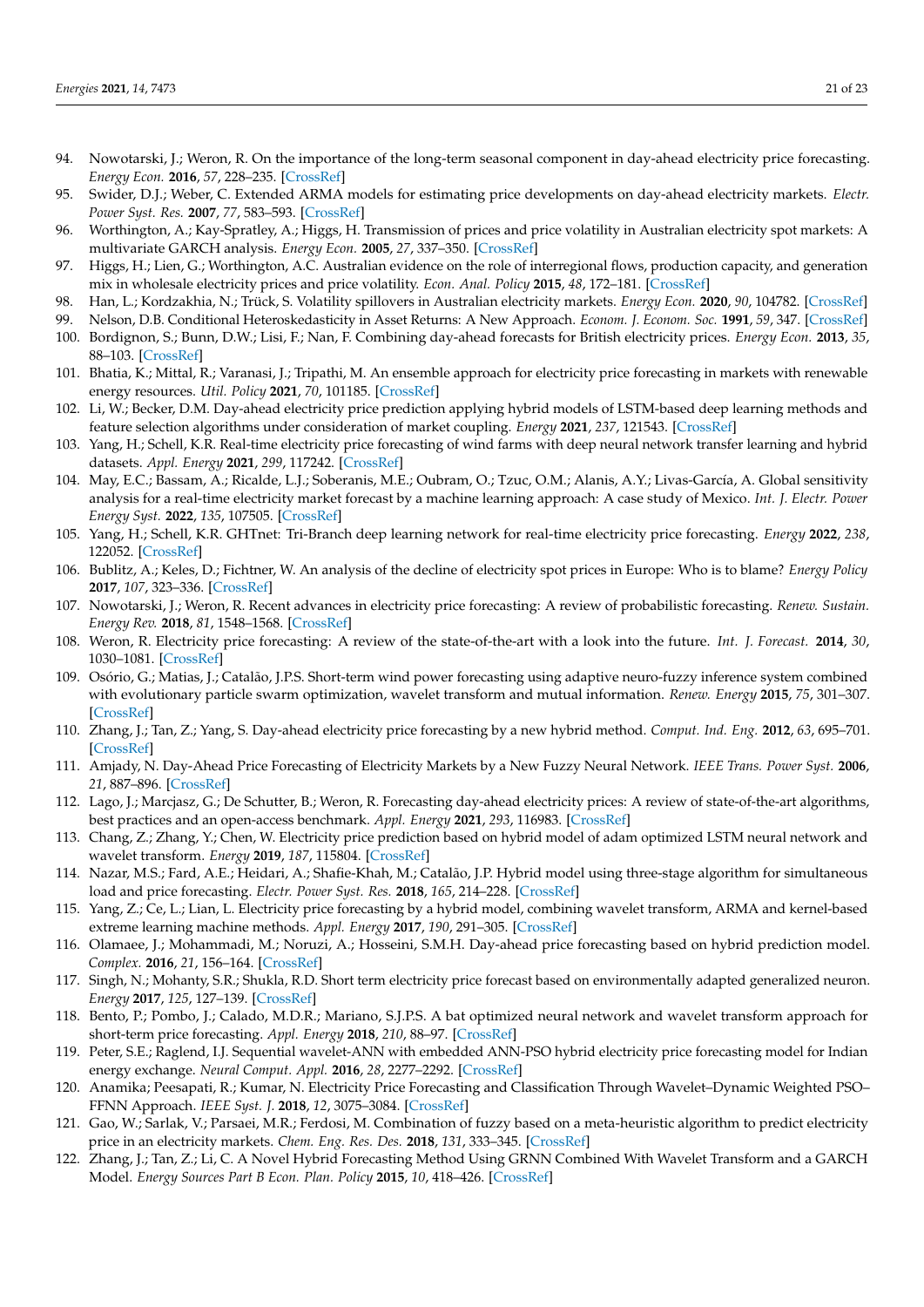- <span id="page-21-0"></span>123. Hong, Y.-Y.; Liu, C.-Y.; Chen, S.-J.; Huang, W.-C.; Yu, T.-H. Short-term LMP forecasting using an artificial neural network incorporating empirical mode decomposition. *Int. Trans. Electr. Energy Syst.* **2015**, *25*, 1952–1964. [\[CrossRef\]](http://doi.org/10.1002/etep.1949)
- <span id="page-21-10"></span>124. Zhang, J.-L.; Zhang, Y.-J.; Li, D.-Z.; Tan, Z.-F.; Ji, J.-F. Forecasting day-ahead electricity prices using a new integrated model. *Int. J. Electr. Power Energy Syst.* **2019**, *105*, 541–548. [\[CrossRef\]](http://doi.org/10.1016/j.ijepes.2018.08.025)
- 125. Kurbatsky, V.G.; Sidorov, D.; Spiryaev, V.; Tomin, N. Forecasting nonstationary time series based on Hilbert-Huang transform and machine learning. *Autom. Remote Control.* **2014**, *75*, 922–934. [\[CrossRef\]](http://doi.org/10.1134/S0005117914050105)
- <span id="page-21-13"></span>126. Gobu, B.; Jaikumar, S.; Arulmozhi, N.; Kanimozhi, P. Two-Stage Machine Learning Framework for Simultaneous Forecasting of Price-Load in the Smart Grid. In Proceedings of the 2018 17th IEEE International Conference on Machine Learning and Applications (ICMLA), Orlando, FL, USA, 17–20 December 2018; pp. 1081–1086.
- 127. Lahmiri, S. Comparing Variational and Empirical Mode Decomposition in Forecasting Day-Ahead Energy Prices. *IEEE Syst. J.* **2017**, *11*, 1907–1910. [\[CrossRef\]](http://doi.org/10.1109/JSYST.2015.2487339)
- 128. Varshney, H.; Sharma, A.; Kumar, R. A hybrid approach to price forecasting incorporating exogenous variables for a day ahead electricity Market. In Proceedings of the 2016 IEEE 1st International Conference on Power Electronics, Intelligent Control and Energy Systems (ICPEICES), Delhi, India, 4–6 July 2016; pp. 1–6.
- <span id="page-21-1"></span>129. Xiao, L.; Shao, W.; Yu, M.; Ma, J.; Jin, C. Research and application of a hybrid wavelet neural network model with the improved cuckoo search algorithm for electrical power system forecasting. *Appl. Energy* **2017**, *198*, 203–222. [\[CrossRef\]](http://doi.org/10.1016/j.apenergy.2017.04.039)
- <span id="page-21-2"></span>130. Khajeh, M.G.; Maleki, A.; Rosen, M.A.; Ahmadi, M.H. Electricity price forecasting using neural networks with an improved iterative training algorithm. *Int. J. Ambient. Energy* **2018**, *39*, 147–158. [\[CrossRef\]](http://doi.org/10.1080/01430750.2016.1269674)
- <span id="page-21-14"></span>131. Bisoi, R.; Dash, P.K.; Das, P.P. Short-term electricity price forecasting and classification in smart grids using optimized multikernel extreme learning machine. *Neural Comput. Appl.* **2018**, *32*, 1457–1480. [\[CrossRef\]](http://doi.org/10.1007/s00521-018-3652-5)
- <span id="page-21-3"></span>132. Kim, M.K. Short-term price forecasting of Nordic power market by combination Levenberg–Marquardt and Cuckoo search algorithms. *IET Gener. Transm. Distrib.* **2015**, *9*, 1553–1563. [\[CrossRef\]](http://doi.org/10.1049/iet-gtd.2014.0957)
- <span id="page-21-4"></span>133. Pourdaryaei, A.; Mokhlis, H.; Illias, H.A.; Kaboli, S.H.A.; Ahmad, S. Short-Term Electricity Price Forecasting via Hybrid Backtracking Search Algorithm and ANFIS Approach. *IEEE Access* **2019**, *7*, 77674–77691. [\[CrossRef\]](http://doi.org/10.1109/ACCESS.2019.2922420)
- 134. Ebrahimian, H.; Barmayoon, S.; Mohammadi, M.; Ghadimi, N. The price prediction for the energy market based on a new method. *Econ. Res.-Ekon. Istraživanja* **2018**, *31*, 313–337. [\[CrossRef\]](http://doi.org/10.1080/1331677X.2018.1429291)
- <span id="page-21-5"></span>135. Abedinia, O.; Amjady, N.; Shafie-Khah, M.; Catalão, J. Electricity price forecast using Combinatorial Neural Network trained by a new stochastic search method. *Energy Convers. Manag.* **2015**, *105*, 642–654. [\[CrossRef\]](http://doi.org/10.1016/j.enconman.2015.08.025)
- <span id="page-21-6"></span>136. Ghayekhloo, M.; Azimi, R.; Ghofrani, M.; Menhaj, M.; Shekari, E. A combination approach based on a novel data clustering method and Bayesian recurrent neural network for day-ahead price forecasting of electricity markets. *Electr. Power Syst. Res.* **2019**, *168*, 184–199. [\[CrossRef\]](http://doi.org/10.1016/j.epsr.2018.11.021)
- <span id="page-21-7"></span>137. Itaba, S.; Mori, H. An Electricity Price Forecasting Model with Fuzzy Clustering Preconditioned ANN. *Electr. Eng. Jpn.* **2018**, *204*, 10–20. [\[CrossRef\]](http://doi.org/10.1002/eej.23094)
- <span id="page-21-8"></span>138. Ghofrani, M.; Azimi, R.; Najafabadi, F.M.; Myers, N. A new day-ahead hourly electricity price forecasting framework. In Proceedings of the 2017 North American Power Symposium (NAPS), Morgantown, WV, USA, 17–19 September 2017; pp. 1–6. [\[CrossRef\]](http://doi.org/10.1109/naps.2017.8107269)
- <span id="page-21-9"></span>139. Itaba, S.; Mori, H. A Fuzzy-Preconditioned GRBFN Model for Electricity Price Forecasting. *Procedia Comput. Sci.* **2017**, *114*, 441–448. [\[CrossRef\]](http://doi.org/10.1016/j.procs.2017.09.010)
- <span id="page-21-11"></span>140. Zhou, L.; Wang, B.; Wang, Z.; Wang, F.; Yang, M. Seasonal classification and RBF adaptive weight based parallel combined method for day-ahead electricity price forecasting. In Proceedings of the 2018 IEEE Power & Energy Society Innovative Smart Grid Technologies Conference (ISGT), Washington, DC, USA, 19–22 February 2018; pp. 1–5.
- <span id="page-21-12"></span>141. Naz, A.; Javed, M.U.; Javaid, N.; Saba, T.; Alhussein, M.; Aurangzeb, K. Short-Term Electric Load and Price Forecasting Using Enhanced Extreme Learning Machine Optimization in Smart Grids. *Energies* **2019**, *12*, 866. [\[CrossRef\]](http://doi.org/10.3390/en12050866)
- <span id="page-21-15"></span>142. Baldick, R. Wind and Energy Markets: A Case Study of Texas. *IEEE Syst. J.* **2011**, *6*, 27–34. [\[CrossRef\]](http://doi.org/10.1109/JSYST.2011.2162798)
- <span id="page-21-16"></span>143. Bell, W.P.; Wild, P.; Foster, J.; Hewson, M. Revitalising the wind power induced merit order effect to reduce wholesale and retail electricity prices in Australia. *Energy Econ.* **2017**, *67*, 224–241. [\[CrossRef\]](http://doi.org/10.1016/j.eneco.2017.08.003)
- <span id="page-21-17"></span>144. Blakers, A.; Stocks, M.; Lu, B.; Cheng, C. The observed cost of high penetration solar and wind electricity. *Energy* **2021**, *233*, 121150. [\[CrossRef\]](http://doi.org/10.1016/j.energy.2021.121150)
- <span id="page-21-18"></span>145. Cutler, N.J.; Boerema, N.D.; MacGill, I.F.; Outhred, H.R. High penetration wind generation impacts on spot prices in the Australian national electricity market. *Energy Policy* **2011**, *39*, 5939–5949. [\[CrossRef\]](http://doi.org/10.1016/j.enpol.2011.06.053)
- <span id="page-21-19"></span>146. Denny, E.; Tuohy, A.; Meibom, P.; Keane, A.; Flynn, D.; Mullane, A.; O'Malley, M. The impact of increased interconnection on electricity systems with large penetrations of wind generation: A case study of Ireland and Great Britain. *Energy Policy* **2010**, *38*, 6946–6954. [\[CrossRef\]](http://doi.org/10.1016/j.enpol.2010.07.011)
- <span id="page-21-20"></span>147. Elfarra, M.A.; Kaya, M. Estimation of electricity cost of wind energy using Monte Carlo simulations based on nonparametric and parametric probability density functions. *Alex. Eng. J.* **2021**, *60*, 3631–3640. [\[CrossRef\]](http://doi.org/10.1016/j.aej.2021.02.027)
- <span id="page-21-21"></span>148. Khosravi, M.; Afsharnia, S.; Farhangi, S. Stochastic power management strategy for optimal day-ahead scheduling of wind-HESS considering wind power generation and market price uncertainties. *Int. J. Electr. Power Energy Syst.* **2022**, *134*, 107429. [\[CrossRef\]](http://doi.org/10.1016/j.ijepes.2021.107429)
- <span id="page-21-22"></span>149. Ji, Y.; Xu, Q.; Zhao, J.; Yang, Y.; Sun, L. Day-ahead and intra-day optimization for energy and reserve scheduling under wind uncertainty and generation outages. *Electr. Power Syst. Res.* **2021**, *195*, 107133. [\[CrossRef\]](http://doi.org/10.1016/j.epsr.2021.107133)